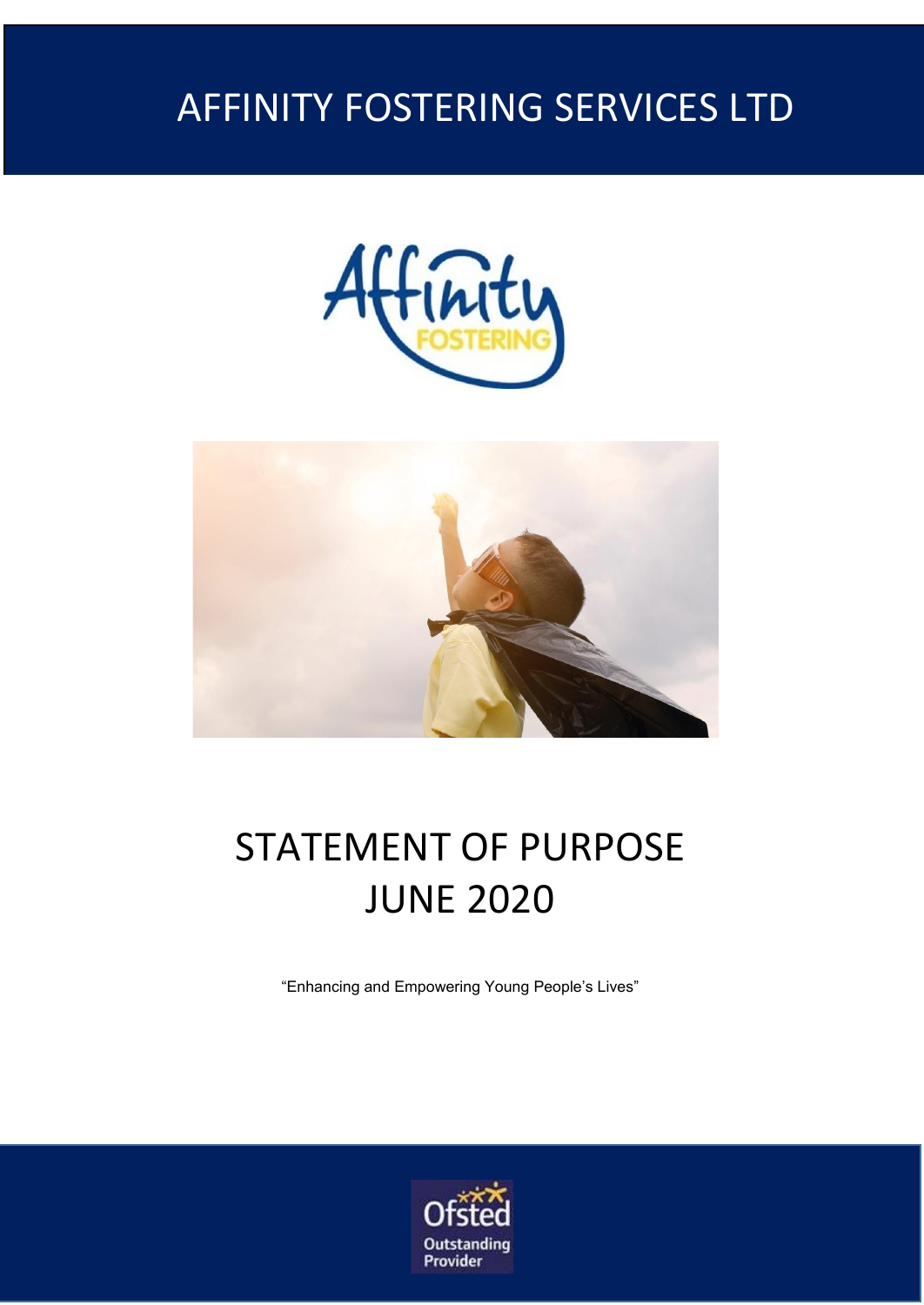# **INTRODUCTION**

This Statement of Purpose has been developed in accordance with appropriate statute law including:

- The Care Standards Act 2000
- The Fostering Service Regulations (England 2011)
- The National Minimum Standards for Fostering Services (England and Wales) 2011

The Statement of Purpose, produced in accordance with the Fostering Services Regulations includes:

• A statement of the aims and objectives of the fostering service, and; a statement as to the services and facilities provided by the fostering service.

A copy of the Statement of Purpose is provided to, and/or made available upon request, to:

- Ofsted
- Purchasers of the service
- Any person working for the purposes of the fostering service.
- Any child (subject to their age and understanding) placed with Affinity Fostering and the parent or guardian of any such child.

This Statement of Purpose will be reviewed and updated on regular basis, at least annually by the Senior Management Team, and modified if necessary. The annual review cycle is January each year.

## **MISSION STATEMENT**

#### **Mission Statement:**

"To provide a quality driven service that focuses on safeguarding, positive outcomes for children, their foster families and staff".

#### **Participation Statement:**

*"Participation is when people are given the opportunity to express their views effectively and for those views to be listened to and taken account of. It is about being involved in and influencing decision making on matters that affect them".*

Affinity have three Children and Young People's Participation Leaders who assist and encourages young people to contribute to and influence the operation and development of Affinity Fostering.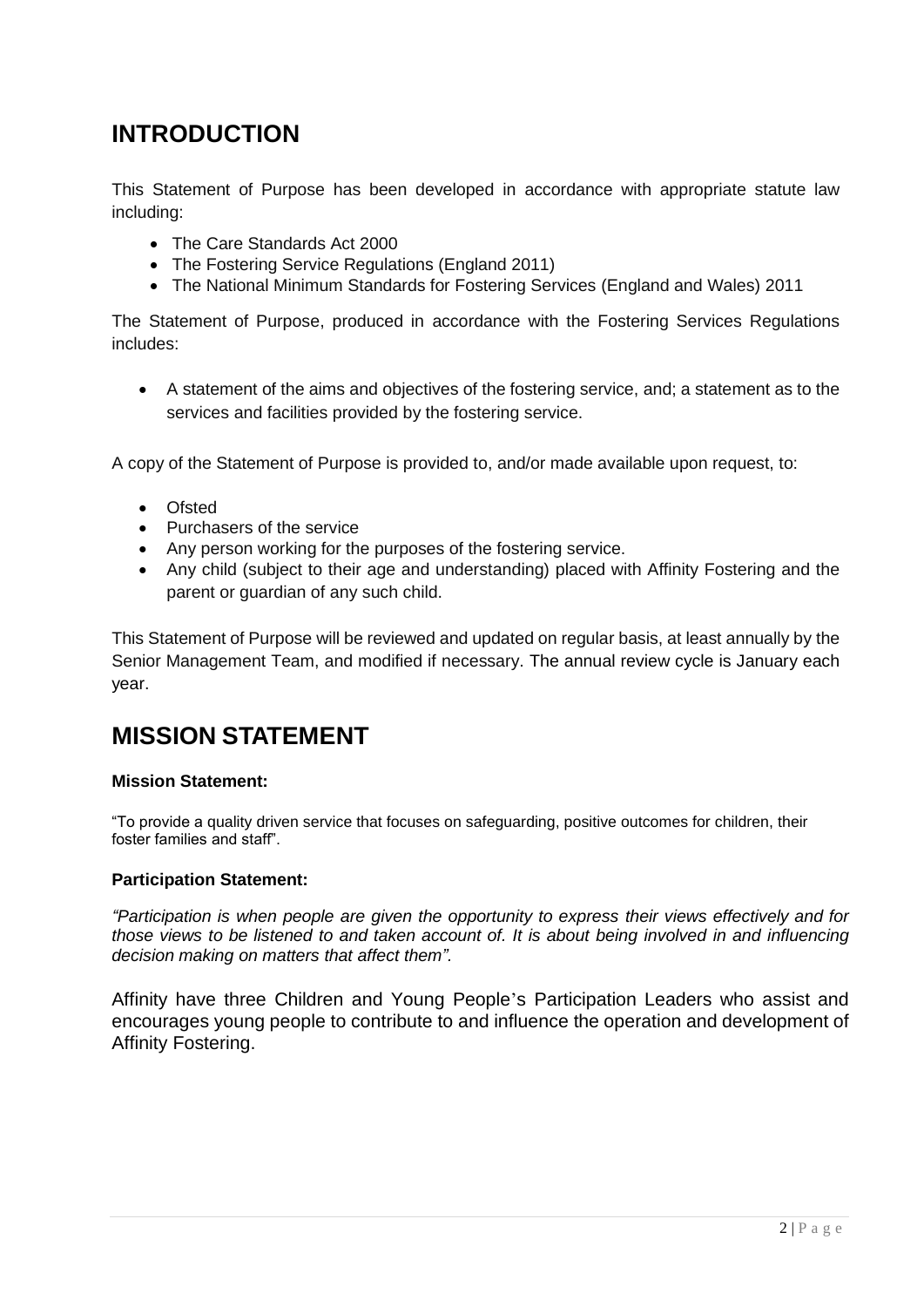# **Introduction to Affinity Fostering Services Ltd**

This document sets out the Statement of Purpose for Affinity Fostering Services, an independent Fostering Provider whose office is based in Essex, operating in Essex, Kent, Surrey, London and the East Midlands, and fulfils the underpinning legislation as set out in NMS 2011 Standard 16 including Children's Guides.

Affinity Fostering Services Limited will provide foster placements for Local Authorities throughout the UK.

This Statement of Purpose has been developed in accordance with Fostering Service Regulations and appropriate legislation and guidance relevant to:

- The Children Act 1989
- The Children Act 2004
- The Care Standards Act 2000
- The Fostering Service National Minimum Standards 2011
- The Fostering Service Regulations England 2011
- The Care Planning Placement and Case Review (England) Regulations 2010

The Statement of Purpose provides:

- A statement of the Aims and Objectives of the Fostering Service
- A statement as to the services and facilities provided by the Fostering Services.

# **Aims and Objectives**

The primary aim of Affinity Fostering Services is to provide the highest quality of care to children and young people and to maximise their potential.

Affinity Fostering is dedicated to the following:-

#### **Children and Young People:**

- Continuous development of its services in order that children and young people can develop and grow within the five outcome areas of Every Child Matters;
- To provide a secure base approach to enable children and young people to develop healthy attachments;
- High quality Foster Care resources that are matched to the needs of the individual child and provide safe, nurturing environments and experiences;
- That a child or young person's physical and emotional health care needs are met and positive healthy lifestyles are encouraged. Enable all children and young people to benefit from educational opportunities;
- To actively encourage children and young people to inform us of their thoughts and views and ensure we actively listen, encouraged and facilitated by our participation support worker
- To promote contact in line with the Care/Placement Plan, birth family and significant others during a placement and to encourage and facilitate this as appropriate;
- Monitoring that the Care Plan for every child placed is followed within the timescales set at each Statutory Review.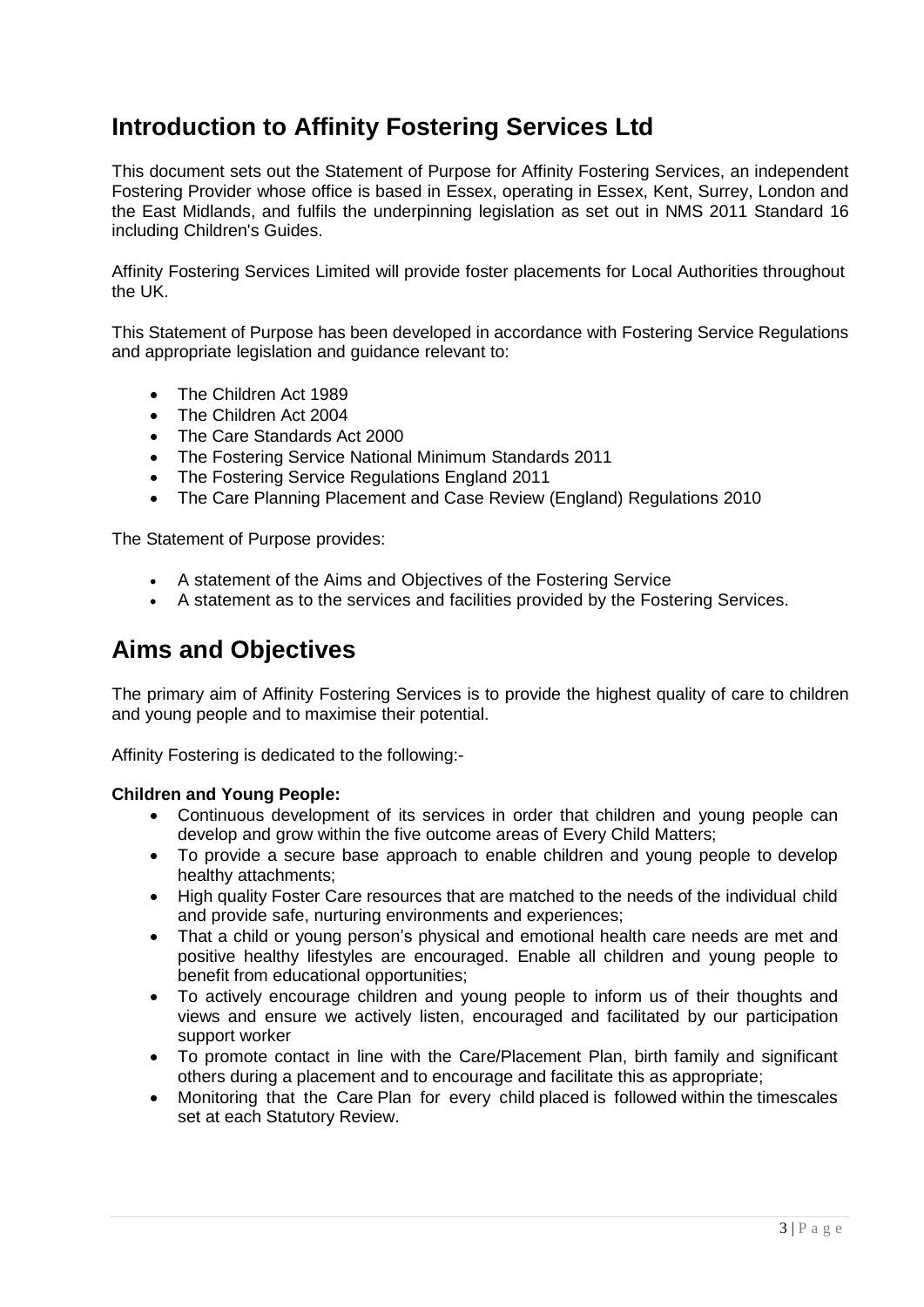#### **Foster Carers:**

- We will continue to recruit Foster Carers from all backgrounds in order to meet the racial, cultural and religious needs of children and young people referred.
- A commitment to the ongoing learning and training of Foster Carers, including the TSD Standards; funding specific learning areas that Foster Carers have a particular interest in order to develop the individual and benefit the organisation.
- We will ensure the retention of Foster Carers by allowing Carers to be rewarded appropriately and recognise that they are valued and respected.
- To actively encourage Foster Carers to inform us of their thoughts and views and ensure we actively listen and action appropriately.

#### **Affinity Fostering Staff:**

- To provide consistent support, availability and supervision to our Foster Carers.
- To provide the highest quality of care to children and young people:
- A Team of Managers, Social Workers, Support Workers and Administrators who are appropriately qualified and experienced, registered with their professional regulatory bodies, and supported in continuous professional development;
- Research in areas of practice pertaining to our service to ensure continuous development;
- A focus on continuous improvement, quality assurance, and high-quality service provision.

#### **Affinity Management Personnel and Directors:**

- Strategic vision and direction;
- Child centred values and principles;
- Quality assurance;
- Annual review of Business Plan in line with children and service user's needs;
- Developing the service in line with best practice;
- Financial management to ensure best value to Local Authorities and Affinity Fostering;
- Assimilation of new legislation and regulations into practice.

### **Status and Constitution**

Affinity Fostering is a private limited company registered under the Companies Act 1985 (Company Number 858158).

Affinity Fostering is registered as an Independent Fostering Provider under provision of Care Standards Act 2000 and regulated by OFSTED who consider Affinity Fostering as being an Outstanding provider.

OFSTED Registration number SC469688.

## **Equality and Diversity**

In accordance with NMS 2011 Standard 2

Affinity Fostering recognises the diverse society and communities in which we all live and work. We embrace diversity and promote equality of opportunity. We aim to recruit people from all backgrounds to reflect the demographics of the regions we cover.

We are aware however, that discrimination, prejudice, unfairness and oppression exist in every aspect of daily living, including:

• Ethnic minority groups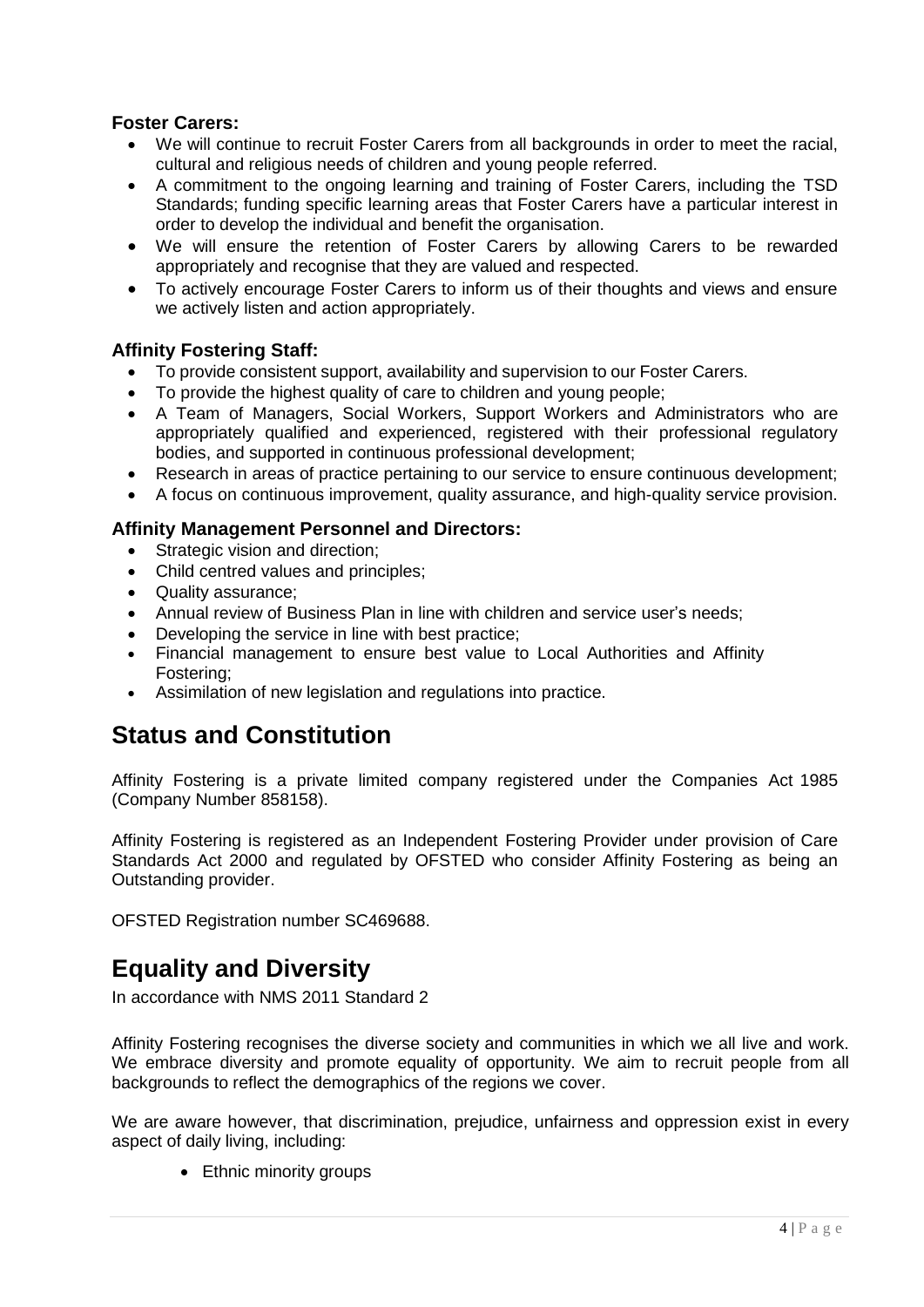- Women
- People with disabilities
- Age
- Bisexuals
- Gay and Lesbians
- Transgender

We actively pursue an equal opportunities policy within the organisation not just for our employees but also for the children placed with our Foster Carers. Culture, age, gender, ethnic origin, religion, language, sexuality and disability are all sensitively addressed during the matching procedure. Equal opportunities form an important part of our Foster Carer's training programme.

#### **Management and Structure In accordance with NMS Standard 25**

Affinity Fostering commits to safer recruitment and selection of staff. All staff members that may have access to children are thoroughly vetted as required under The Protection of Children Act, 1999 and Care Standards Act 2000 and NMS 2011.

#### **Standard 19**

Detailed job descriptions, Person Specifications, Contracts and Conditions of Service are provided for all staff members by the Head of Business Services who holds the Specialist Paralegal in Employment Law Degree. All Social Workers are registered with the Social Work England (formerly HCPC) and memberships renewed as required. Regular Supervision and Annual Staff Appraisals are conducted and include identifying training needs and interests. The appropriate organisational structure and systems are in place to ensure that Affinity Fostering meets the needs of the service users.

#### **Management and Support**

#### I**n accordance with NMS 2011 Standard 21**

It is recognised that placing 'looked after children' often makes large and varied demands on the Foster Carers. Through Affinity Fostering's continuous professional development programme, our Foster Carers are trained to meet the demands of children who have been exposed to high levels of neglect, deprivation or abuse. Foster Carers for Affinity Fostering are selected for their tenacity, as the demands of fostering are rigorous, and it is expected that Foster Carers will work through difficult issues and concerns with the support of Affinity Fostering personnel.

It is the Supervising Social Worker's responsibility to manage and support the Foster Carer in the fostering task. Affinity's Supervising Social Workers and Foster Carers understand that the child's needs are paramount.

Supervising Social Workers visit the Foster Carers they support regularly both when children are in placement as well as when the Foster Carers are awaiting their next placement, this is in addition to ongoing telephone support.

Affinity Fostering subscribes all of our Foster Carers to FosterTalk which provides a range of independent supports including legal services and insurance.

A qualified named Social Worker is identified as the Supervising Worker and will complete newly approved Foster Carer's induction programme.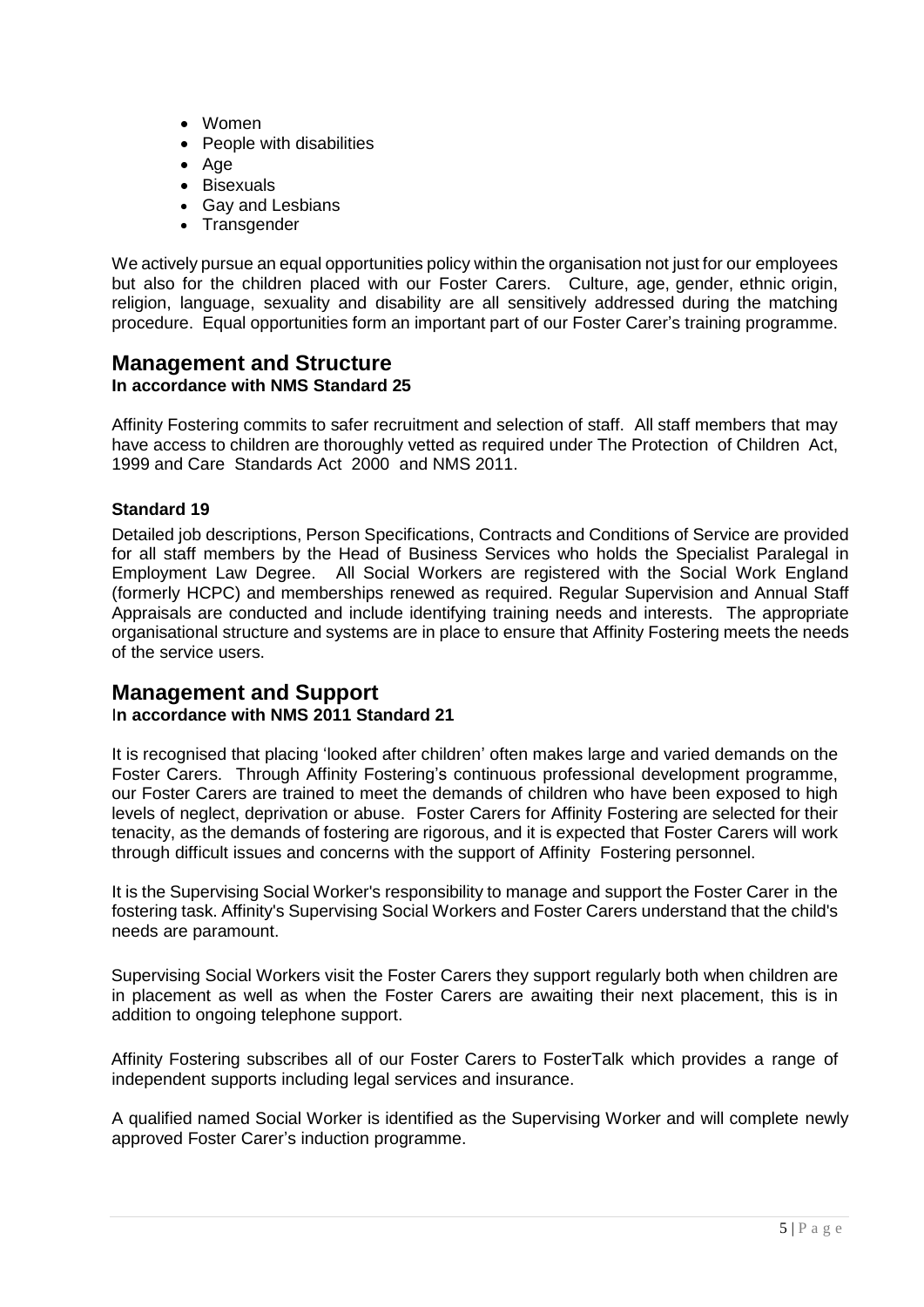Support begins with the induction programme. During the matching process additional support will be given including consultation regarding the views of the Foster Carers. On- going support is bespoke, ensuring the right level is achieved, according to the needs of the child and the Carers.

Emergency Support (on call service), staffed by experienced Supervising Social Workers, is accessible to Foster Carers outside of office hours, 7 days per week, 52 weeks per year. A qualified Manager is also on back up duty to advise and support.

Support Groups are held on a regular basis and in venues convenient to Foster Carers. These are groups where information can be shared and any issues can be raised with the agency and most importantly Foster Carers can socialise together, learn from and support each other. Support Groups are also supplemented by a specific training workshop to cover identified areas of case studies or practice reviews particularly around core training subjects.

Supervisory Visits - Regular supervision and support meetings are held between Supervising Social Worker and Foster Carers. Supervision meetings are an opportunity to discuss the needs of the child in placement and that the Foster Carer is able to progress the child's care plan. Any concerns or challenges are also identified and discussed with action plans identified. These meetings are formally recorded on a template that covers the secure base/ five outcomes and signed off by both parties and overseen by the Registered Manager.

Supervising Social Workers have primary responsibility for developing the skills of Foster Carers and identifying training needs with Foster Carers is a key part of the Supervising Social Worker's role. All Supervisions are fully recorded and signed off by the Foster Carer and the Supervising Social Worker before being seen by the Line Manager.

Unannounced visits/Annual inspections will take place at all Affinity Foster Carers' homes including any holiday homes/caravans. These inspections will also include an audit of the Foster Carer's practical steps to ensure that they are fully compliant with the new GDPR Regulations 2018 and cyber security. They will receive at least two unannounced visits each year exceeding the Regulations.

Affinity's Senior Management Team hold regular 'Keeping in Touch' Days (KIT) that follow on from the monthly Management meetings in local areas. The KIT days provide the opportunity for Foster Carers to meet with the Management Team to share their views, concerns and developmental ideas for the Agency. Management also use these meetings to obtain feedback from Foster Carers about the level of support they receive and / or require.

## **Affinity Fostering Staff Team**

**In accordance with NMS 2011 Standards 17/19**

Team Meetings are held monthly attended by all staff and Management. This is followed by the Social Work Practice Meeting where current and topical research information is disseminated along with discussion as to situations with Carer's and our young people. The Team also attend regular Team Days, training events, social events and the annual Foster Carers Conference which provides quality external training for all and a social evening and overnight for Foster Carers and staff alike.

The Directors are responsible for the day to day management and strategic direction of the organisation. Both Directors have considerable experience in managing Fostering Agencies and have done so for many years.

All Social Workers are required to hold a recognised Social Work Qualification and be registered with the Health and Care Professions Council / Social Work England.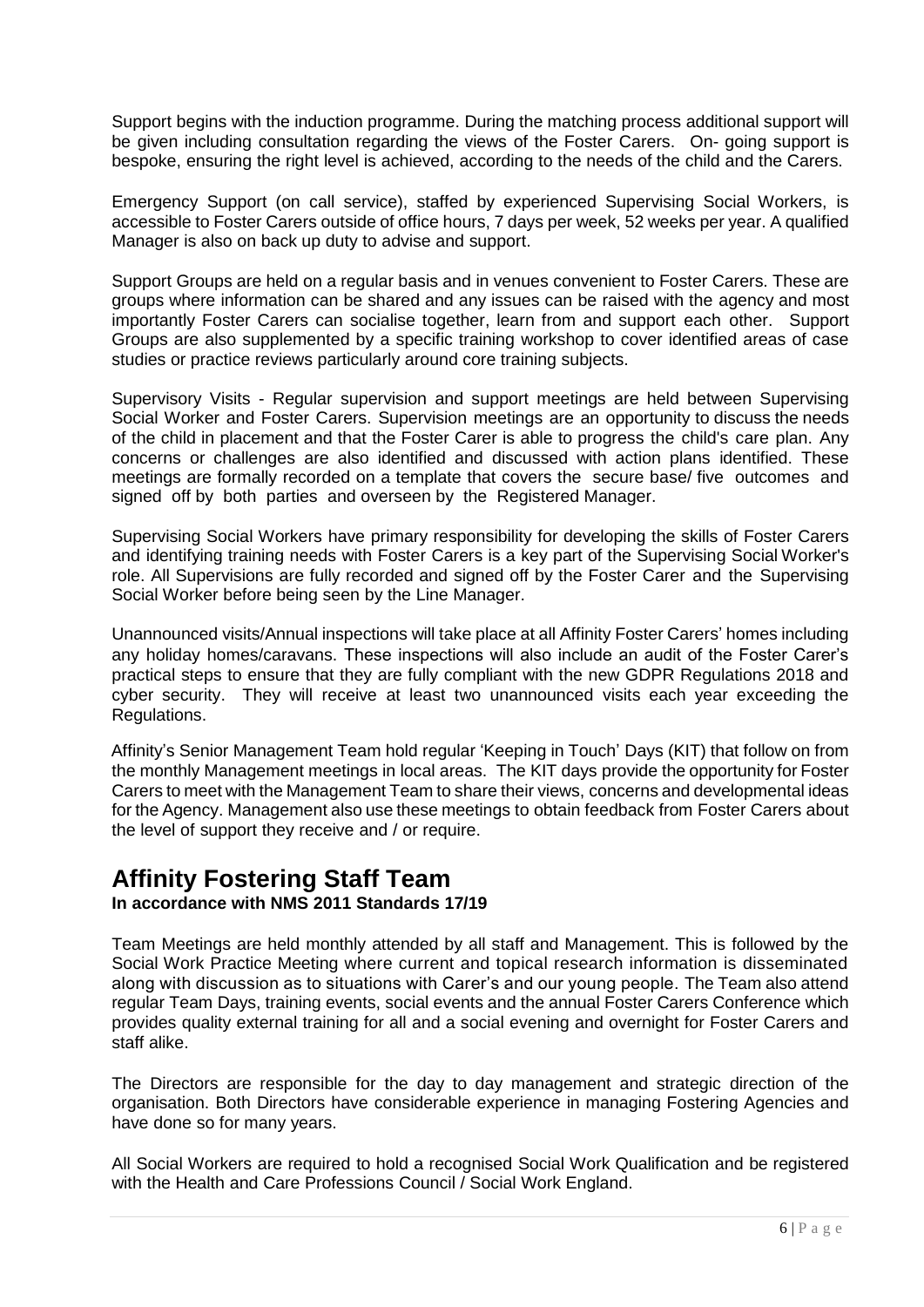The Head of Business Services is suitably qualified in Human Resources and Administration Management and has much experience of working within Independent Fostering Agencies.

All staff will receive regular supervision and Annual appraisals and have access to regular training, ensuring they are aware of new developments, key changes in legislation, processes and best practice.

Affinity believe in constantly developing staff in their capabilities and professional standards. From 2018 Affinity implemented a staff wide Skills Audit, which culminates in a 2-year programme developed to further the learning of all Social Work staff, with Admin staff developing more individually and supported through support sessions.

In addition to permanent staff there is a pool of individuals who will work for Affinity Fostering on an independent, self-employed basis across a variety of roles including Panel Members, Specialist Consultants, Independent Trainers, Form F Assessors and Support Workers.

Panel Members will be overseen by the Panel Chairperson, Form F Assessments will be supervised by the Practice Manager/Principal Social Worker, Support Workers by the Practice Manager.

All Independent staff are required to hold appropriate qualifications and can evidence previous experience related to the work they are undertaking. Affinity Fostering carries out a range of preemployment checks on all staff including references and telephone follow up calls, enhanced Disclosure and Barring checks where appropriate to ensure the welfare of children and young people are safeguarded and fulfils our Safer Recruitment Policy.

### **STATUS, EMPLOYEES & STRUCTURE** *Staffing*

#### **Proprietor/Responsible Individual/ADM:**

- Diploma in Social Work,
- PQ Foundation Programme in SW, Certificate in management
- Exec Dip Management Level 7
- Advanced Safeguarding

Supervisory Responsibilities:

- Assistant Director
- Independent Panel Chair

#### **Proprietor/Director:**

- B.A (Hons) Sociology
- Social Work, CQSW
- Level 5 Diploma In Health & Social Care
- Advanced Safeguarding for the Designated Safeguarding Officer

Supervisory Responsibilities:

• Registered Manager

#### **Assistant Director:**

- BA Degree in Business Administration
- Executive Masters in Business (MBA) Surrey University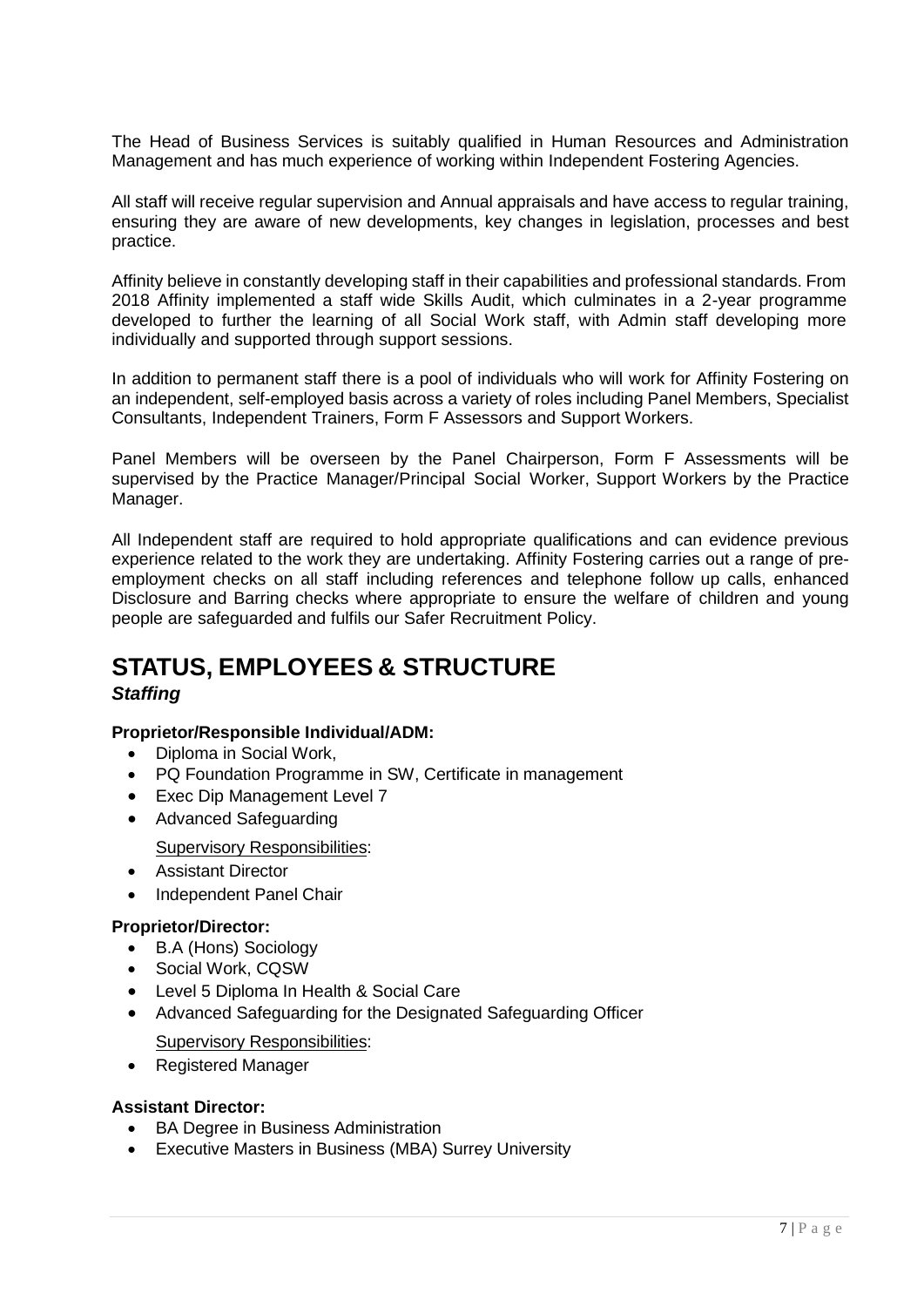**Supervisory Responsibilities:** 

- Head of Business Services
- Finance Manager
- Senior Children's Participation & Support Worker (L&D Needs)

#### **Registered Manager:**

- CMI Level 5 Executive Diploma Management
- Diploma In Social Work
- BSC Hons Economics
- Advanced Safeguarding for the Designated Safeguarding Officer
- Practice Teaching Award
- Child Care Award

#### Supervisory Responsibilities:

- Practice Manager South
- Lead Recruit/Senior Supervising Social Worker
- Senior Supervising Social Workers x 2
- Senior Children's Participation & Support Leader (Practice)

#### **Head of Business Services:**

- Specialist Paralegal in Employment Law
- NVQ5 Operations Management Introduction to Company Law, 2008
- Introduction to Contract Law, 2009
- NVQ4 Higher Diploma in Business Administration
- Advanced Safeguarding

Supervisory Responsibilities:

- Office Manager
- Business Services Support

#### **Finance Manager:**

- Pensions
- Sage
- Extensive fostering experience
- Advanced Safeguarding

#### **Practice Manager – South:**

- BA Hons Social Work Degree
- Diploma Person Centred Counselling
- Higher Diploma Child Psychology
- NVQ Level 3 Health & Social Care (Children & Young People)
- Advanced Safeguarding

#### Supervisory Responsibilities:

- Senior Supervising Social Workers x 2
- Social Worker x 1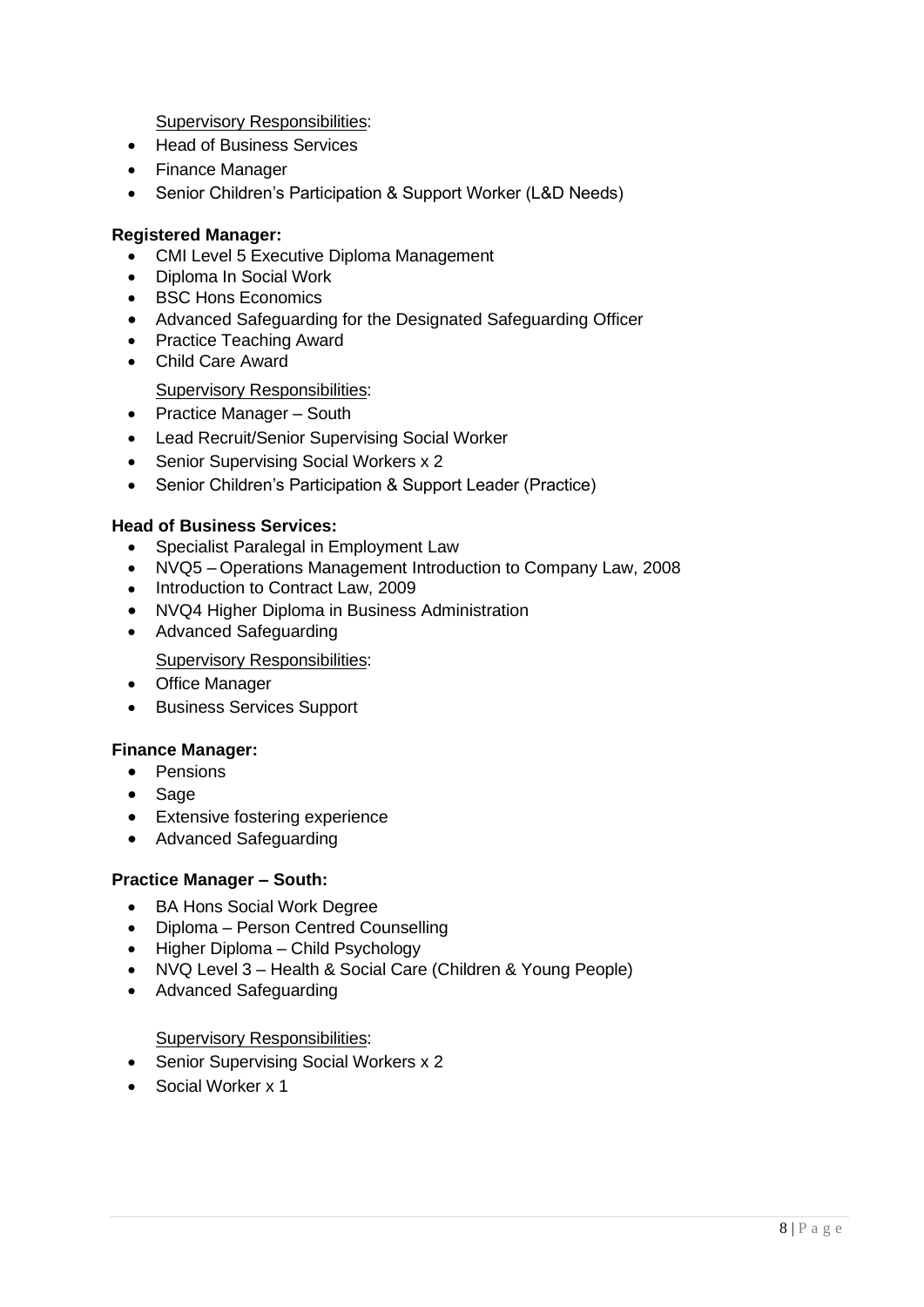#### **Lead Recruit/Senior Supervising Social Worker:**

- BA Sociology
- CQSW
- Certificate Leadership & Management University of London
- Advanced Safeguarding
	- Supervisory Responsibilities:
- Independent Social Workers

#### **Senior Supervising Social Workers x 4:**

- BA (Hons) Social Work Degree
- Higher Diploma Child Psychology
- Higher Education Diploma in Social Work
- Diploma Person Centred Counselling
- Certificate in Social Care
- NVQ Level 4 in Management
- NNEB
- Advanced Safeguarding

Supervisory Responsibilities:

• Supervising Social Workers

#### **Supervising Social Workers x 4:**

- BA (Hons) Social Work Degree
- BTECH Level 3 Childcare, Learning & Development
- AYSE
- Advanced Safeguarding

#### **Senior Children's Participation & Support Leader:**

- Advanced Safeguarding
- TSD Standards
- Attachment Styles
- Child Sexual Exploitation
- Preparing For Independence and Adulthood
- Life Story Work "Becoming a Therapeutic Care Giver"
- Seen and Heard Signs of Abuse
- Mental Health: Overcoming Anxiety, Challenges and Building Confidence;
- Contact & Birth Families
- Participation What Good Fostering Looks Life from a Care Leaver's Perspective
- Radicalisation and PREVENT
- Education for Looked After Young People

#### **Supervisory Responsibilities:**

• Children's Participation & Support Leaders x 2

#### **Children's Participation & Support Leaders x 2:**

- Advanced Safeguarding
- TSD Standards
- Attachment Styles
- Child Sexual Exploitation
- Preparing for Independence and Adulthood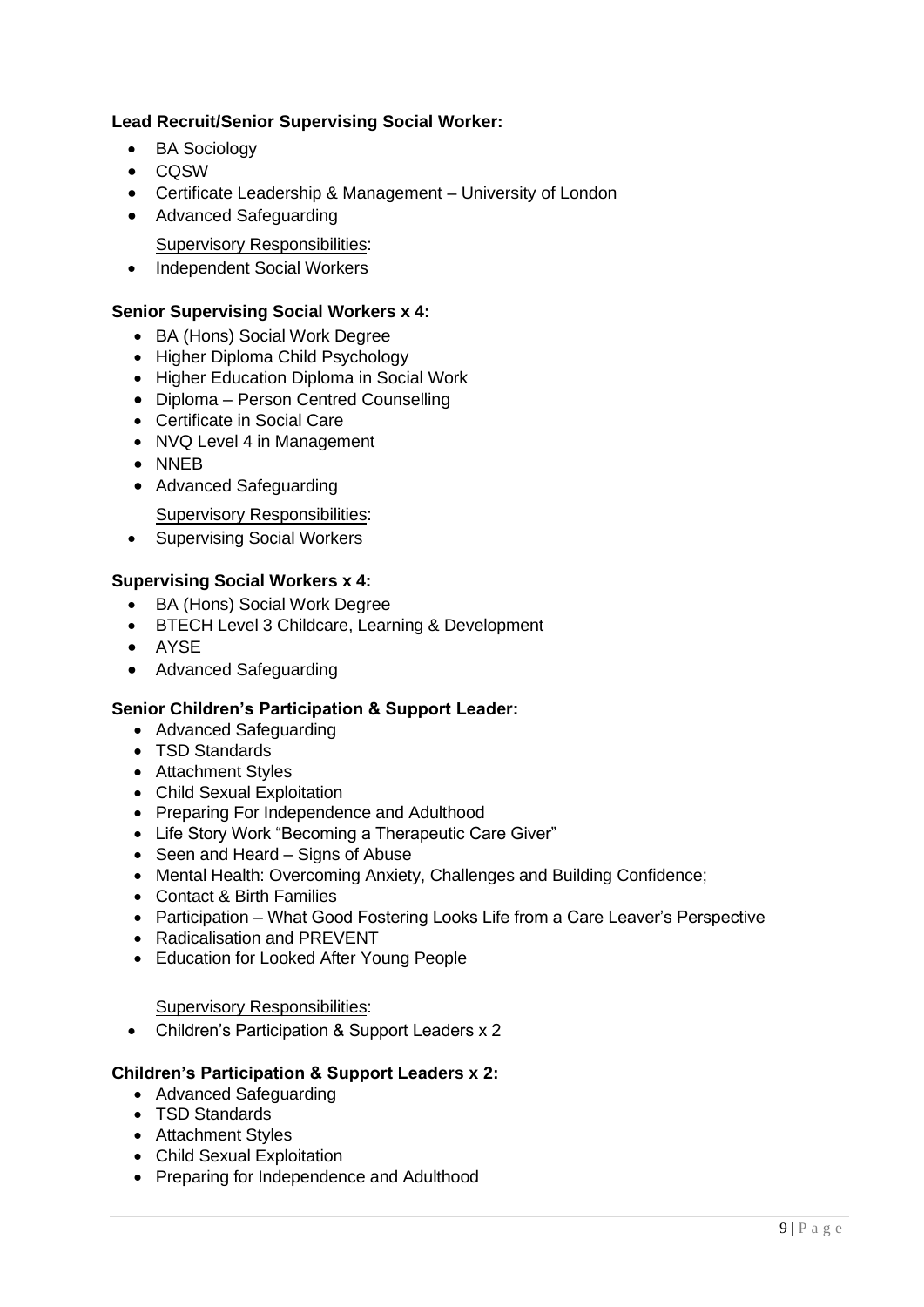- Life Story Work "Becoming a Therapeutic Care Giver"
- Seen and Heard Signs of Abuse
- Mental Health: Overcoming Anxiety, Challenges and Building Confidence;
- Contact & Birth Families
- Participation What Good Fostering Looks Life from a Care Leaver's Perspective
- Radicalisation and PREVENT

#### **Business Services Support:**

- Advanced Safeguarding
- Fostering Regulations

#### **Senior Administrator:**

- Safeguarding
- Data Protection & Recording
- Fostering Regulations
- Advanced Safeguarding

#### **Office Junior Administration x 3:**

- Advanced Safeguarding
- Fostering Regulations

# **Statistics and Outcomes**

#### **In accordance with NMS 2011 Standard 25**

Affinity Fostering complete Regulation 35/25 Reports annually are submitted to OFSTED and Local Authorities as part of their Contract monitoring process.

In conjunction with the Regulation 35/25 Report is also completed by the Registered Manager and Head of Business Services, in addition to regular statistical reports which are sent to Local Authorities, as part of their Contract Reviewing/Monitoring processes.

## **Records and Confidentiality**

#### **In accordance with NMS Standard 26**

Affinity Fostering is registered with the ICO –Number A1015865

Files of both Looked after Children and Foster Carers are securely kept and password protected. We are governed by the same legislation as Local Authorities regarding access to files. Looked After Children, subject to their Social Worker's approval, can have access to their files on request. All records and third-party information is kept in the strictest confidence. Staff and Foster Carers have received training on GDPR Legislation and the Data Protection Act.

Affinity Fostering has implemented a programme to ensure that it will meet the new/additional requirements as directed by the new GDPR Legislation effected on the 25<sup>th</sup> May 2018.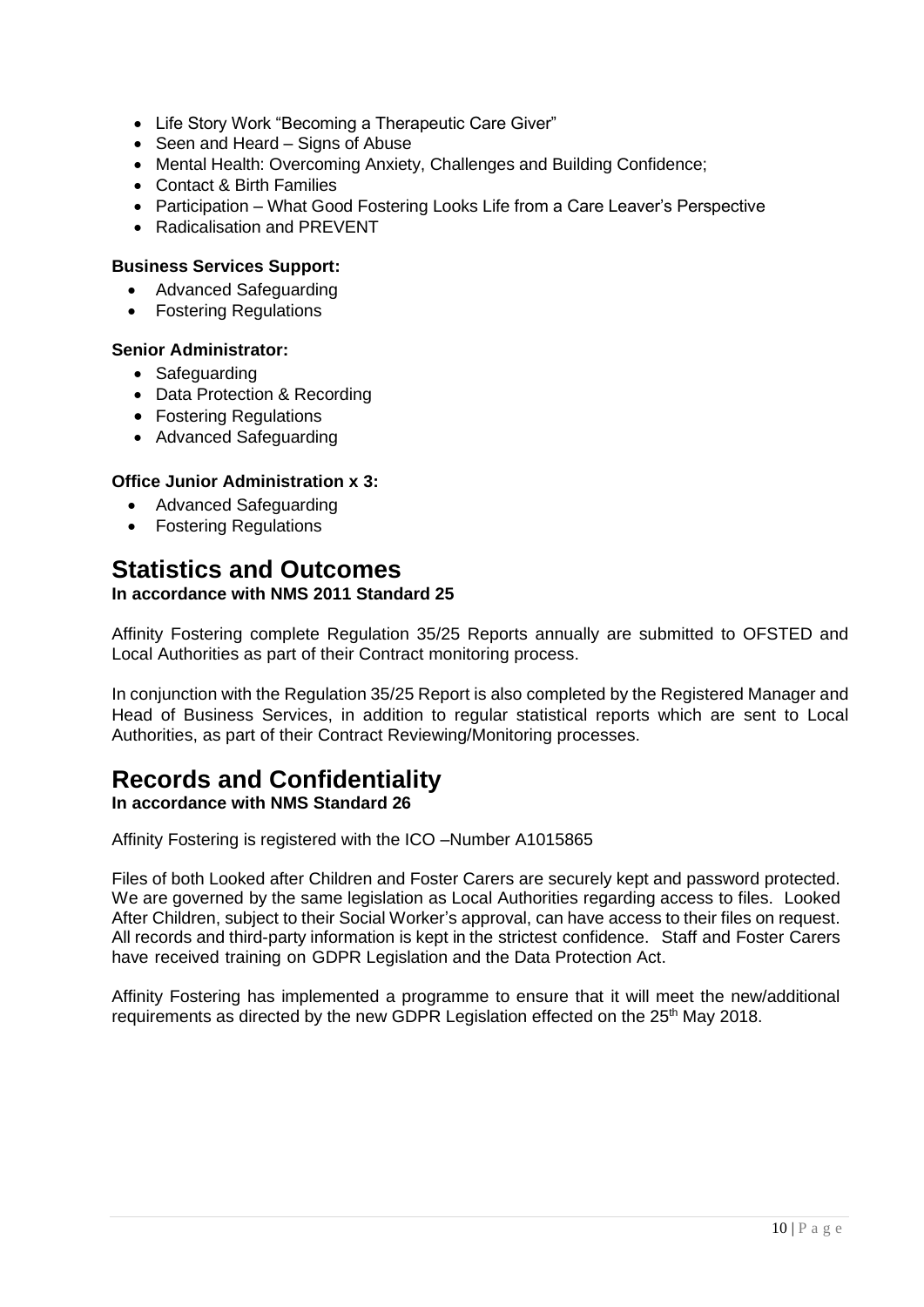# **Foster Carer Recruitment, Training, Support and Reviews**

**In accordance with NMS 2011 Standard 13**

#### **Recruitment Criteria:**

Applications to become Foster Carers are welcome regardless of gender, marital status, sexuality, race, disability, religion, or culture.

There is immediate exclusion of any applicant who has been convicted of an offence against a child, or any serious offence against an adult.

Anyone over the age of 21 may apply. There is no upper limit for Foster Carers. Obviously, all applicants must be healthy and active to enable them to care appropriately for a child and this must be confirmed by their GP on a Coram BAAF AH1 medical form and then every three years on the Coram BAAF AH2 form. It is a requirement that all prospective Foster Carers have at least one spare bedroom for a Fostered child.

### **Safer Recruitment**

#### **In accordance with NMS 2011 Standard 19**

Safer recruitment has been acknowledged as fitting within the wider context of safeguarding and promoting the welfare of children and the "Every Child Matters (ECM) Agenda".

"Working Together to Safeguard Children" states all agencies and individuals should aim to proactively safeguard and promote the welfare of children that the need for action to protect children from harm is reduced.

To achieve the above, Affinity Fostering has undertaken the following:-

- Senior Management are committed to Children and Young people's safety.
- Key Personnel have received Safer Recruitment Training
- Safer Recruitment Statement on all Application Forms and Job Descriptions
- Ensure that Affinity Fostering have effective recruitment and human resources procedures, including checking of all new staff and volunteers, to ensure they are safe to work with children and young people.
- Follow procedures for dealing with allegations of abuse against members of staff, Foster Carers.
- Have procedures about how to safeguard and promote the welfare of young people.
- Will annually review our recruitment procedures, including the renewal of DBS checks and Social Work England (formerly HCPC) Registrations.

### **Recruitment**

#### **In accordance with NMS 2011 Standard 13**

- Affinity Fostering has clear written, recruitment and selection procedures for appointing Foster Carers, which also involves young people in care placed with the Agency.
- A welcome speedy response is given to all Initial Enquiries irrespective of whether they are received by telephone or via the Agency' Website.
- Initial contact will be made by the Head of Business Services who will filter appropriate enquiries to the Principal Social Worker/Senior Supervising Social Worker who are the leads for Affinity's Foster Carer Recruitment and who will endeavor to make personal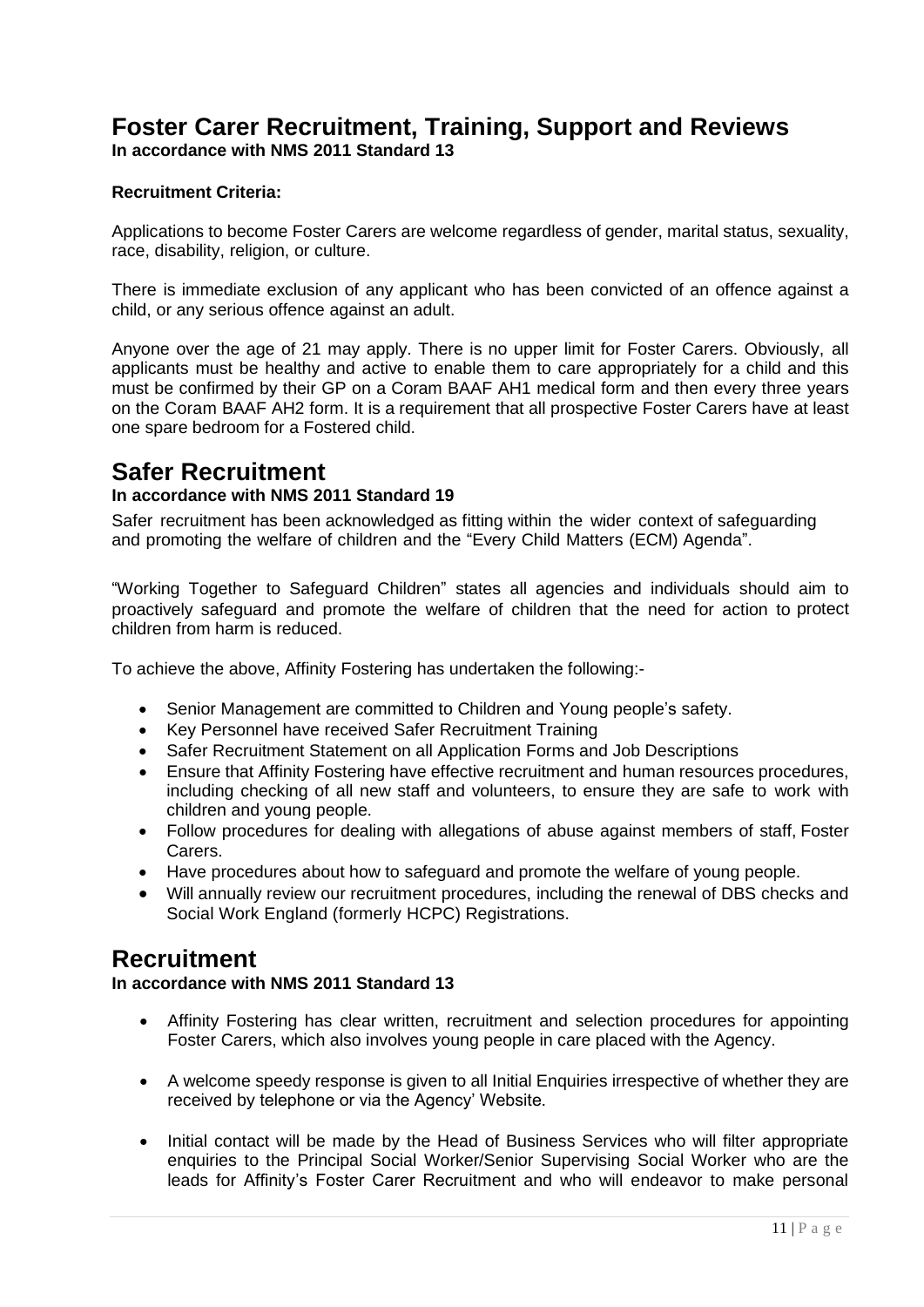contact with the enquirer by telephone within 48 hours to arrange an initial visit. A detailed explanation of Fostering is given to the applicants and, if requested by the enquirer, an Initial Visit will be arranged as soon as possible and no longer than 7 days unless requested by the enquirer.

• A report following the initial visit will be submitted to Senior Management for the agreement to proceed at which point an information pack will be provided to the enquirer for completion. Alternatively, if the decision is not to proceed a letter will be sent to the enquirer, informing them of the reasons.

If the decision is to proceed the applicant(s) will be invited to a 3-day Basic Skills to Fostering Training which will be presented locally by a Senior Social Worker, Head of Business Services and experienced Foster Carer and a Looked After Child.

The format of the training is derived from a programme produced by Fostering Network and is tailor made to fit the ethos of Affinity Fostering covering the principles of 'From a Secure Base' Dr Gillian Schofield.

On-going process:-

References and checks are undertaken from the age of 18 years

- Disclosure and Barring checks
- Local Authority checks
- Current or previous fostering organisation references/Protocol Meeting
- School/Health visitor reports (on own child if appropriate)
- Medical reports
- Birth children interviews
- Current employment references
- References from all previous employment involving children and vulnerable adults
- Verbal telephone reference to ensure authentication of written reference
- Personal references (at least 2) who will also be visited by a Social Worker.
- Overseas checks where applicable
- A health and safety inspection with be carried out including on any holiday homes /caravans
- Dog Questionnaire / Pet Questionnaire (For other types of animals)
- Financial Landlord/Mortgage where applicable
- Ex-partners & children of an appropriate age from previous relationships will also need to be interviewed.
- GDPR Safety / Security Audit undertaken

Throughout this process support is given to the applicants by the Office Manager/Administration Team who are experienced and qualified to ensure that this is a smooth but thorough assessment.

## **Assessment**

A qualified Social Worker will carry out a Form F assessment, using the competency format, as published by British Association for Adoption and Fostering (Coram BAAF) 2017. An additional Assessment report is completed for those Foster Carers who seek approval either to be approved for Permanency or to become Foster Carers for Parent and Child placements. She/he visits the applicant (s) home generally on 6 - 8 occasions, to meet and collect information about all members of the household and their support networks. Any children within the household will also be interviewed separately.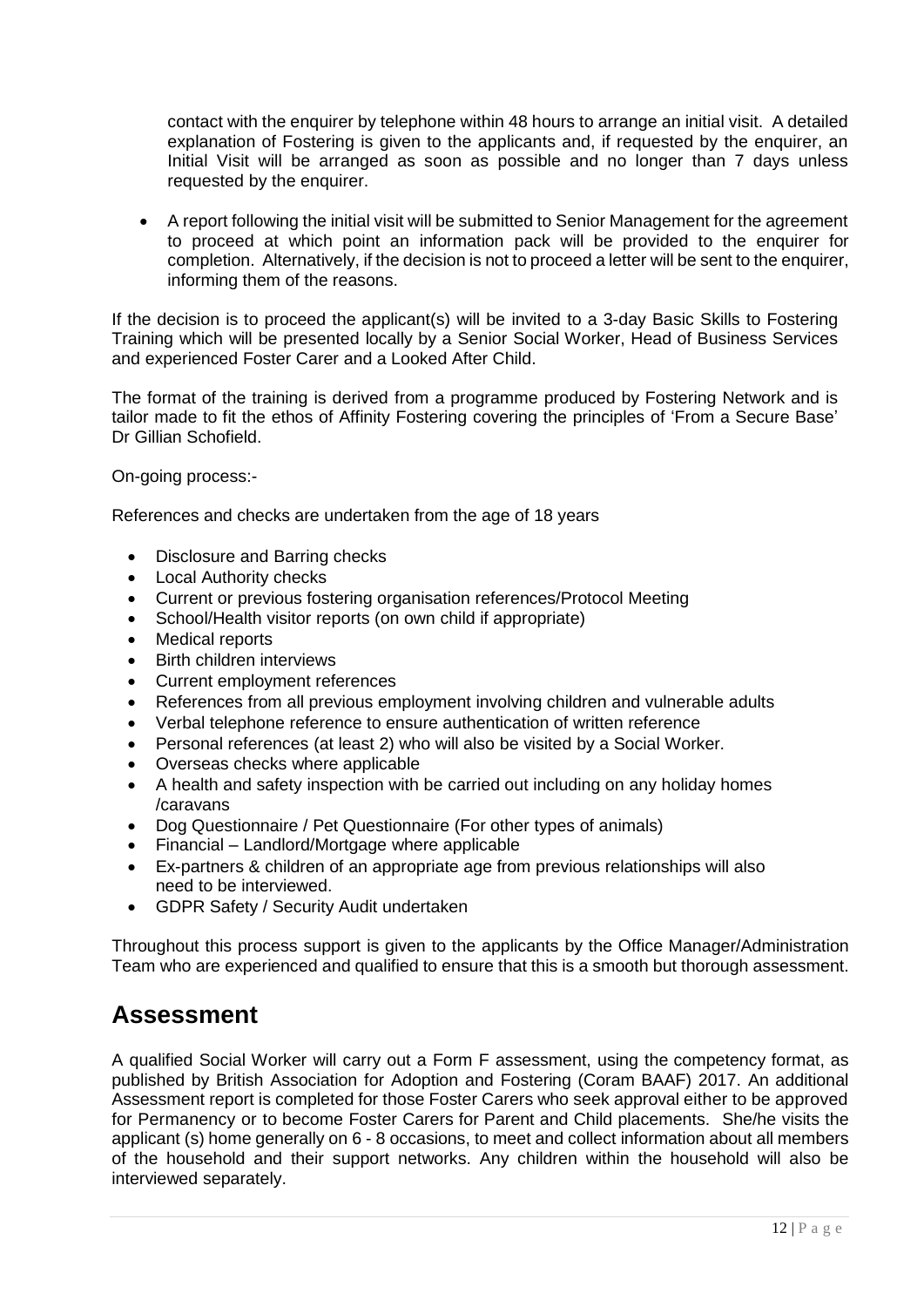The assessment can take up to 6 months but must be concluded within 8 months of date of enquiry and every effort is made to ensure that there is no unavoidable delay. All information obtained about prospective Foster Carers is held on file. Upon request this can be viewed under the Freedom of Information Act. References from external agencies (DBS, Local Authorities, Medical and professional references and Probation) are sought. The referees are made aware that the reference could be shared with the Applicant if they so request, under the Freedom of Information Act.

The assessment is supervised by the Senior Supervising Social Worker responsible for Recruitment and is signed off by the Registered Manager. The completed assessment is shared with the prospective Foster Carers.

The document is sent to the Panel Members at least 10 working days in advance of the Panel Meeting to enable full and proper consideration.

## **Annual Reviews**

The procedure for reviews is detailed and reflects the Statute law, Regulations and National Minimum Standards 2011.

Foster Carer Reviews are held annually unless the Panel have advised for it to be held sooner, or there is a complaint or allegation that necessitates an earlier review. First Reviews will be presented to the Independent Foster Panel with the option to present Fourth and Seventh Annual Reviews for quality assurance reasons.

The review procedure is based on the core competencies as set out in the Coram BAAF Form F Assessment.

The Review is conducted by an Independent Reviewing Manager. The First Annual Household Review Report format is completed on the Five Outcomes with subsequent Review Reports based the Secure Base methodology.

### **Guidance on the Purpose and Conduct of Reviews**

The Fostering Services Regulations 2011 (Regulation 29), the National Minimum Standards for Fostering Services (2011) and the UK National Standards for Foster Care (1999) require that the suitability of Foster Carers is reviewed within one year of approval and at intervals of not more than one year thereafter.

The primary purpose of any Foster Carer Review is for a fostering service provider to satisfy itself that the Foster Carer(s) continue(s) to be suitable to carry out the responsibilities of fostering children/young people and to determine if the Foster Carer household remains an environment in which the welfare of any child/young person placed will be safeguarded and promoted and meets the expectations of Affinity Fostering.

Annual Reviews are also an invaluable opportunity for Affinity Foster Carers to give feedback on the level and quality of support received from the agency, including an appraisal of how their training and development needs have been addressed. Future training and development needs should also be identified as well as future support needs. Completion of a Foster Carer's Review is also the main vehicle within Affinity for routine updating of statutory checks/enquiries in relation to Foster Carers and for ensuring that the foster home can comfortably accommodate all who live there and is a safe environment. Affinity seek feedback from young people, which is age appropriate, as well as placing Local Authority Social Workers. Foster Carer's own birth children are also invited to share their comments, if applicable.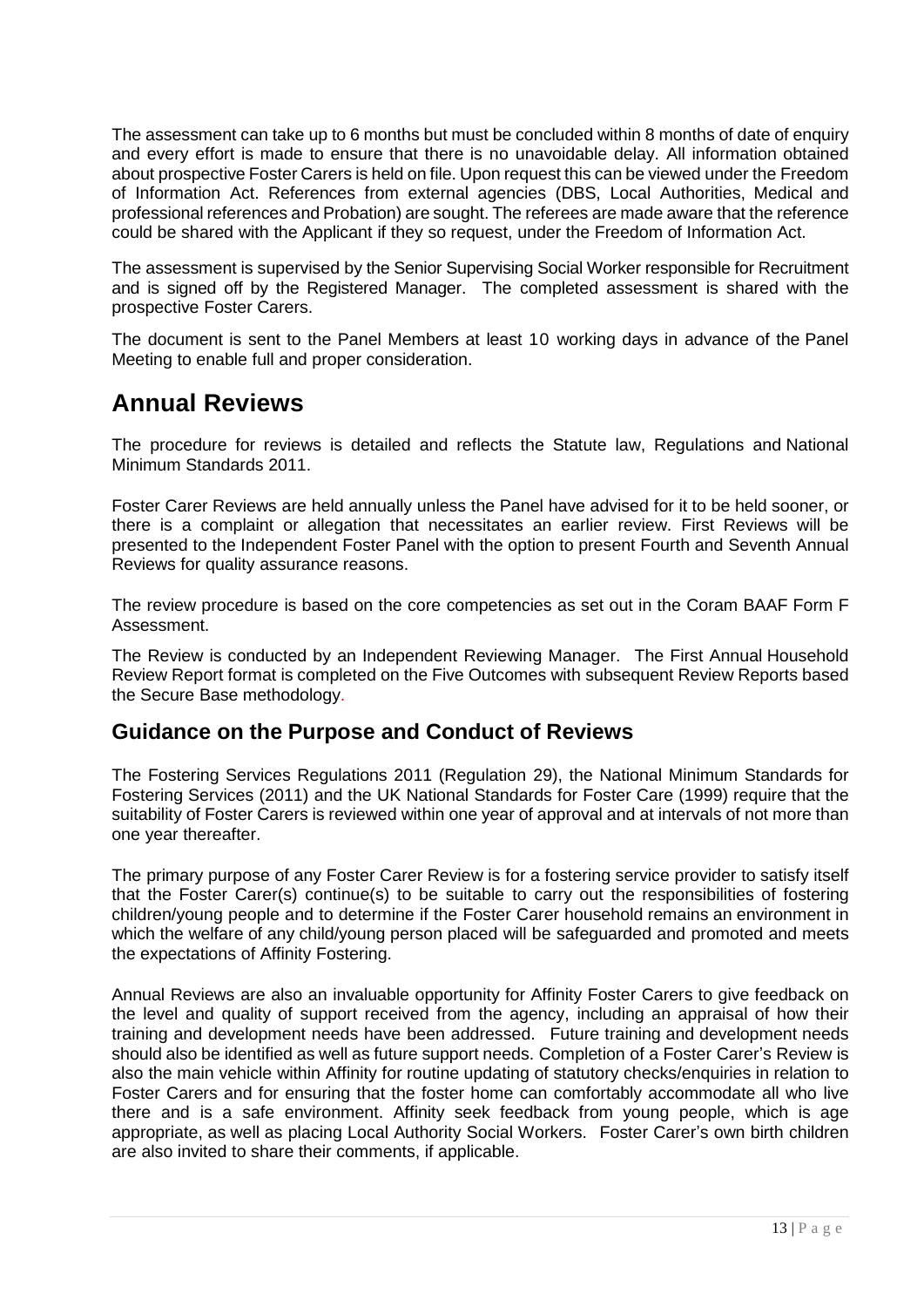Disclosure and Barring checks will be carried out and be renewed every 3 years (NMS, Standard 19). A foster home will be inspected annually to make sure it meets the needs of foster children.

In completing assessments of prospective Foster Carers, Affinity Fostering undertakes enhanced Disclosure and Barring checks in relation to other household members who are aged 18 years plus.

For Foster Carers, Disclosure and Barring checks are undertaken at 3 yearly intervals and all members of the Fostering Household 18 years or over will be subject to this.

Medical Updates will be undertaken every three years with a Medical Questionnaire Update completed as part of the Annual Household Review process on alternate years.

Issues emerging from the updating or completion of statutory checks/enquiries will be fully explored with the individual.

A Coram BAAF Form F will have been completed for all Foster Carers. Coram BAAF Form AH1 is completed by the applicant's GP to ensure the applicant is fit to Foster. This document is also confirmed by Affinity Fostering's Medical Adviser who will add any necessary comments. Any issues arising from medical reports will be discussed with the Foster Carer.

Affinity Fostering is committed to Foster Carers having the maximum opportunity to participate in and contribute to Annual Reviews and will support and assist Foster Carers to achieve this objective. As well as making their own written and oral contributions Foster Carers will receive a copy of the completed Reviewing Officer's Report for comment regarding the accuracy and fairness.

Affinity Fostering ensure that all Foster Carers complete a new Foster Care Agreement (Care Standards Regulations 28(5)(6) and Fostering Service Regulations 2011 Schedule 5) following their First Annual Review to remind them of their duties and responsibilities. At Affinity Fostering, Foster Carer Reviews are completed:

- Not less than yearly as specified by the Regulations and Standards and where there has been a serious or significant incident or event in the life of a Foster Family which raises questions about suitability to foster and/or their capacity to provide appropriate care for fostered children/young people.
- Following a serious complaint and/or allegation of abuse in relation to a Foster Family

Detailed financial information and guidance is supplied to Foster Carers within their Foster Carer Handbook and Finance for Foster Carers Policy and are also provided with a detailed annual statement. In accordance with economies of scale and the good working relationship we have with Local Authorities the fees paid to Foster Carers shall vary with sibling groups. This will usually mean a reduction per child per sibling groups of 2 or over.

If Foster Carers choose to take their young people on holiday and not take their respite entitlement this will be calculated and paid to them at the end of the year.

Local Authorities may contact Affinity Fostering for details pertaining to charges (in addition charging information will be sent prior to agreement of any placement). Any additional support identified can facilitate as required additional rates.

Affinity Fostering hold contracts with the following Authorities: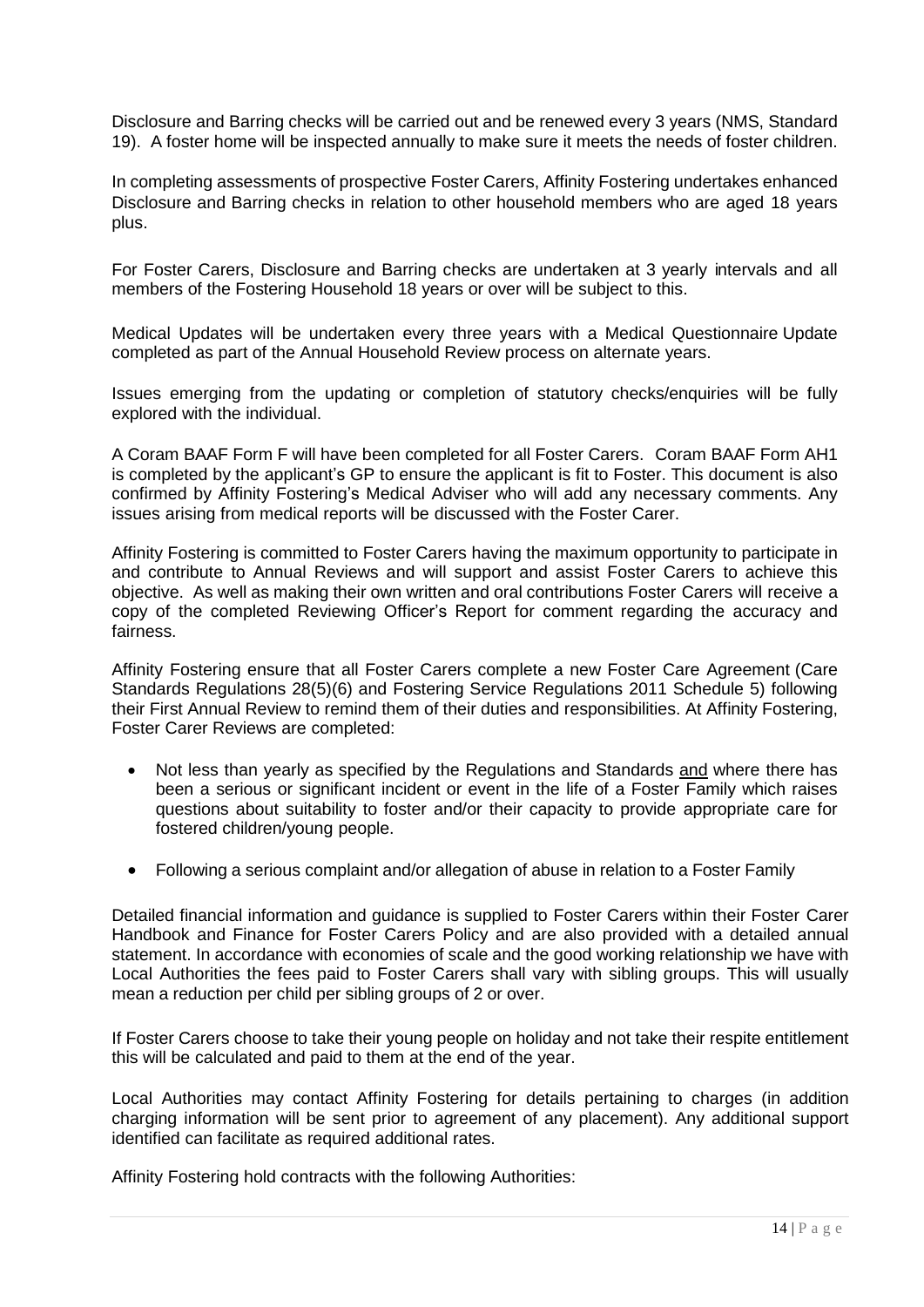- London Care Services
- Essex County Council
- **Lincolnshire County Council**
- West London Alliance
- Kent County Council/Medway
- South Central Consortium
- London Borough of Sutton

Fee structures are agreed within those contracts.

Affinity Fostering also provide spot purchase services and are confident that we offer best value competitive fees whilst providing an outstanding service.

### **Panel**

#### **In accordance with NMS 2011 Standard 14**

All initial Foster Carer Assessments and First Annual Reviews will be presented to an Independent professional multi-disciplinary Foster Panel with the option to present Fourth and Seventh Annual Reviews for quality assurance purposes. It is our expectation that the Foster Carers will attend Panel on their First Annual Household Review. Whilst the Panel's main function is to evaluate Foster Carer applications, Annual Reviews including changes to Approval Terms, it also acts as a steering group for the organisation maintaining and improving quality standards and practice as well as to offer advice and guidance on other matters.

All prospective Foster Carers attend the Panel with their Assessing Social Worker.

The Foster Panel will make their recommendation about the suitability of the applicants and the range of their approval status.

A Panel Advisor will be available to advise Panel on any legislative and Care Standard issues. The Panel Advisor(s) have vast experience as Panel Advisors and Management within Fostering Services.

### **Agency Decision Maker**

Legislation requires that no member of a fostering Panel should take part in any decision made by a fostering service provider and effectively creates a distinction between a fostering Panel's recommendations and the separate decision-making responsibilities of the Agency Decision Maker. The Decision Maker will not participate in Panel meetings.

The Decision Maker will receive copies of all papers (agendas, minutes and reports) circulated to Panel members for Panel meetings. In making the decision, the Decision Maker will take account of Panel's recommendation and will see the Panel's final minutes. In complex cases the Decision Maker may need to clarify points with the Panel Advisor or the Chair. However, the Chair is not allowed to take part in the decision-making process and will need to be mindful of this.

Affinity Fostering Services Decision Maker, Denise Robins, an experienced Senior Manager who is also the Responsible Individual for the organisation, will consider the recommendation and Panel Minutes within two working days of the Panel's Recommendation and final set of approved Panel Minutes. The prospective Foster Carer will be informed orally within two working days and written confirmation will be sent within five working days.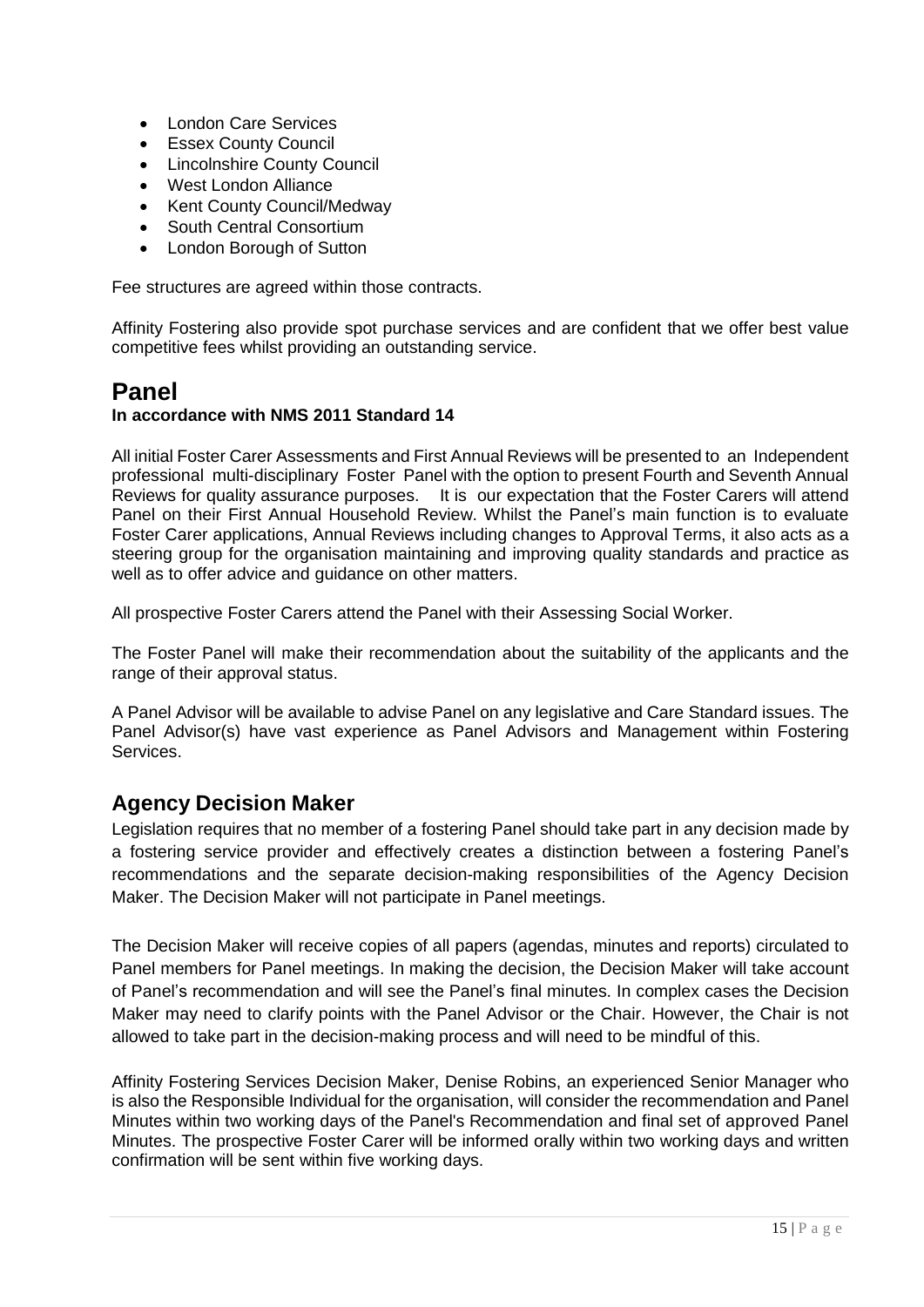# **Training**

#### **In accordance with NMS 2011 Standard 20**

Affinity Fostering recognises that the needs of Looked After Children and Young People will change over time. To this end we actively support the continuous professional development of our staff and Carers through training. Training is a crucial element of Affinity Fostering's support to Foster Carers and staff team.

New Foster Carers undertake an Induction Workshop, including TSD information, within two weeks of their approval which is facilitated by appropriate Supervising Social Workers. Foster Carer's Continuous Professional Development Plan (PDP) is considered within every Annual Review. (I have suggested that this needs to be a live document reviewed at Supervision to ensure Carers' training needs are being identified to meet the needs of specific yp).

A full programme of training if provided annually comprising of E-Learning and Face to Face training courses which are held in easily accessible local venues. The Foster Carer Agreement which the Foster Carers sign to agree to attend regular training which is a requirement and expectation of being a Foster Carer for Affinity Fostering. Foster Carers who have not attended training and have not submitted acceptable reasons will be taken back to Foster Panel to seek advice and guidance on way forward.

The core elements of the training programme are:-

- Safe Caring
- Child Protection
- Safeguarding in addition CSE/CCE/Gangs/FGM/Radicalisation and PREVENT
- Effective Recording
- Working with children who have been abused
- Managing emotions and angry behaviour
- Understanding Attachment issues
- Providing a Secure Base
- Managing and promoting contact
- Valuing diversity and promoting equality.
- Identity and self-esteem
- Pediatric First Aid
- Health and Safety
- Health Care and administering medication for Looked After Children
- Education of fostered children/young people
- Effective and meaningful participation
- Advocating for, and empowering, children and young people
- Preparing young people for independence

Specific courses are arranged with external trainers for Foster Carers who have Looked After Children with an identified need.

Affinity provide additional quality training from external trainers at the Annual two-day conference, which is held at a four-star hotel, where four training sessions are held over the two days and lunch, dinner and accommodation is provided. Foster carers are at liberty to use the hotels swimming and leisure facilities, all provided by Affinity.

Affinity have engaged with an E-Learning training provider whose course library covers a wide range of relevant fostering core subjects, as well as other more courses that meet Foster Carer's individual needs which meet OFSTED requirements.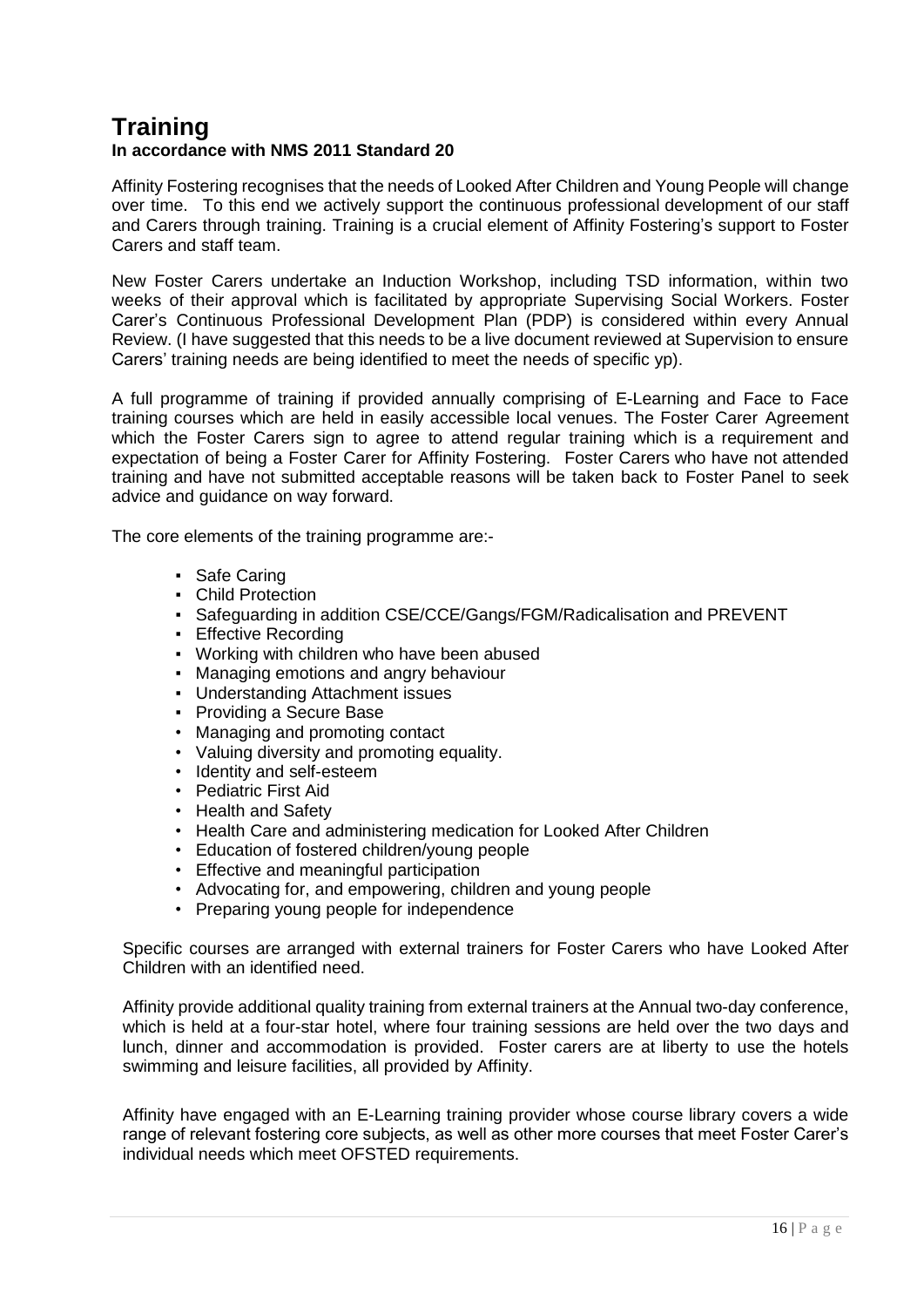Foster Carers receive regular mail outs from the Government and professional bodies, i.e NSPCC, RoSPA, Kidscape informing them of any legislative changes or amendments and useful guidance on relative matters. The usage is monitored by the Head of Business Services and how the learning is transferred into practice is considered and recorded at the next Foster Carer Supervision.

# **Enhanced Training**

In addition, Affinity Fostering identifies Foster Carer's particular skills and interests and will source local education resources to provide Foster Carers the opportunity to gain recognition of new skills.

Experienced Foster Carers are trained to contribute to the Skills to Foster Courses for prospective Foster Carers, alongside a qualified experienced Social Worker, as deemed best practice by Fostering Network. A group of Affinity Foster Carers have compiled a short video sharing their personal views on what it is like to be a Foster Carer and in particular, a Foster Carer for Affinity. This is shared with new applicants during the Skills to Foster training.

## **Parent and Child Assessment Training**

Affinity Fostering provide a bespoke training course for Foster Carers who choose to develop their skills in the area of Parent and Child Assessment. The course enables development of assessment skills, detailed recording and report writing. The framework of PAMS (Parent Assessment Manual Software) specifically designed by Dr. Sue McGraw. Additional OFSTED approved E-Learning Parent & Child training will be completed by newly approved Foster Carers wishing to offer Parent & Child placements.

Affinity provide regular Parent & Child Forums for Foster Carers and support groups for their Parent & Child placements.

### **Placements**

#### **In accordance with NMS Standard 15**

Affinity Fostering offer a range of placements to Local Authorities for children and 0-18 years.

Placements available:-

- Long term
- Short term
- Bridging (minimum of one month)
- Respite
- Parent and child assessments
- Solo placements (with no other children in the household)
- **•** Permanency
- Disability
- Unaccompanied minors

In-depth information will be requested from the Local Authority to assess the needs of the child, prior to placement. Matching is of primary importance and the needs of the Looked After Child will be assessed carefully to assist this process.

A Matching Pro forma will be completed to ensure the best possible match for young people and will involve the Referrals Team, Foster Carer, Supervising Social Worker and a Manager. This pro forma is incorporated into the Placement Planning Meeting to ensure that the view of the Local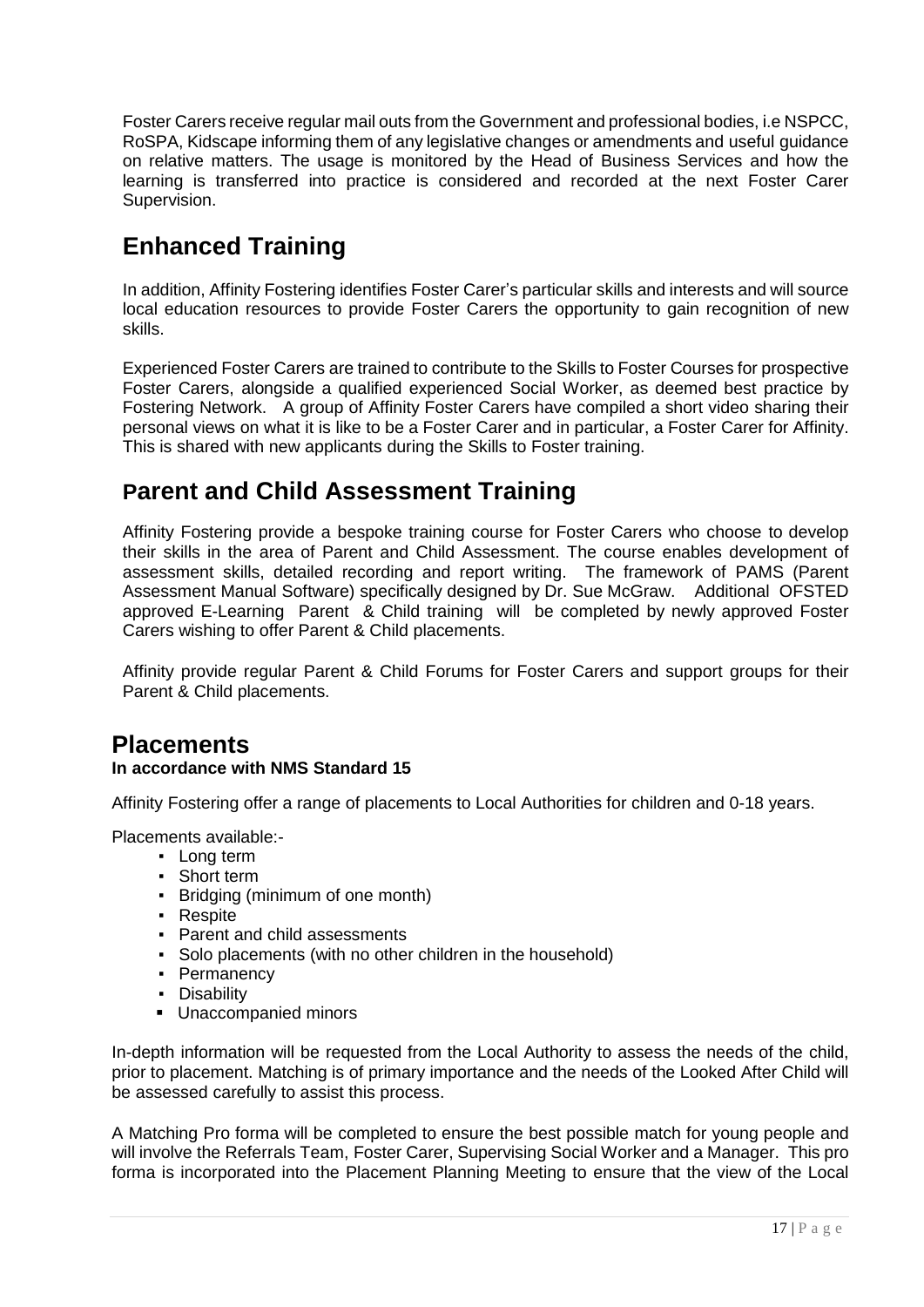Authority Social Worker is also included in any consideration of potential risks posed should another young person be placed alongside.

All placements must be negotiated through the child or young persons' Local Authority either through an individual placement contract or as part of a wider contract of service provision commissioned by the Local Authority.

Placements are made and monitored in accordance with the Fostering Services Regulations and by using an individual Foster Placement Agreement which is prepared either before or at the point of placement. Individual Care Plans will be contributed to and promoted by Affinity Fostering.

Where a child is already in placement, the EXISTING Child's Social Worker's views will be sought for additional placements that may be placed alongside the young person placed by their Local Authority.

# **Placement Services**

All children and young people placed with Affinity Foster Carers should have their own Social Worker from the relevant Local Authority or Social Care trust who will maintain contact with them throughout the placement, conduct statutory visits and make Care Planning Decisions with and for the child.

In addition to the child's Social Worker, a Supervising Social Worker is allocated to support and supervise each Affinity Foster Carer with the placements they provide. In addition, Affinity provide support from their Independent Children's Participation Leader and Support Workers.

Affinity Fostering Supervising Social Workers will:

- Maintain frequent contact with the Foster Carer and children in placement through placement visits and telephone calls:
- Undertake monthly supervision of Foster Carers which is recorded and signed off;
- Support and provide necessary reports for LAC Reviews, PEPs. Social Workers will attend all meetings where possible.
- Undertake at least one unannounced visit to the foster home per year;
- Provide advice guidance and support to the Foster Carer on the Safe Care of the children in placement;
- Participate in out-of-hours support to Foster Carers;
- Co-ordinate other support services as appropriate e.g. support work, respite care provision;
- Liaise with other professional service providers, who may be involved and contribute to formal meetings about Care Plans;
- Identify and respond to Foster Carer's training needs;
- Maintain up to date records on the progress of placements.

## **Education**

#### **In accordance with NMS Standard 8**.

Education is an important part of children's lives. Affinity Fostering is committed to maintaining children within the community and to this end whenever possible we ensure that the children are entered into mainstream and local special needs schools. Education achievements will be closely tracked and recorded. Affinity Foster Carers will support and encourage all children to enjoy and achieve.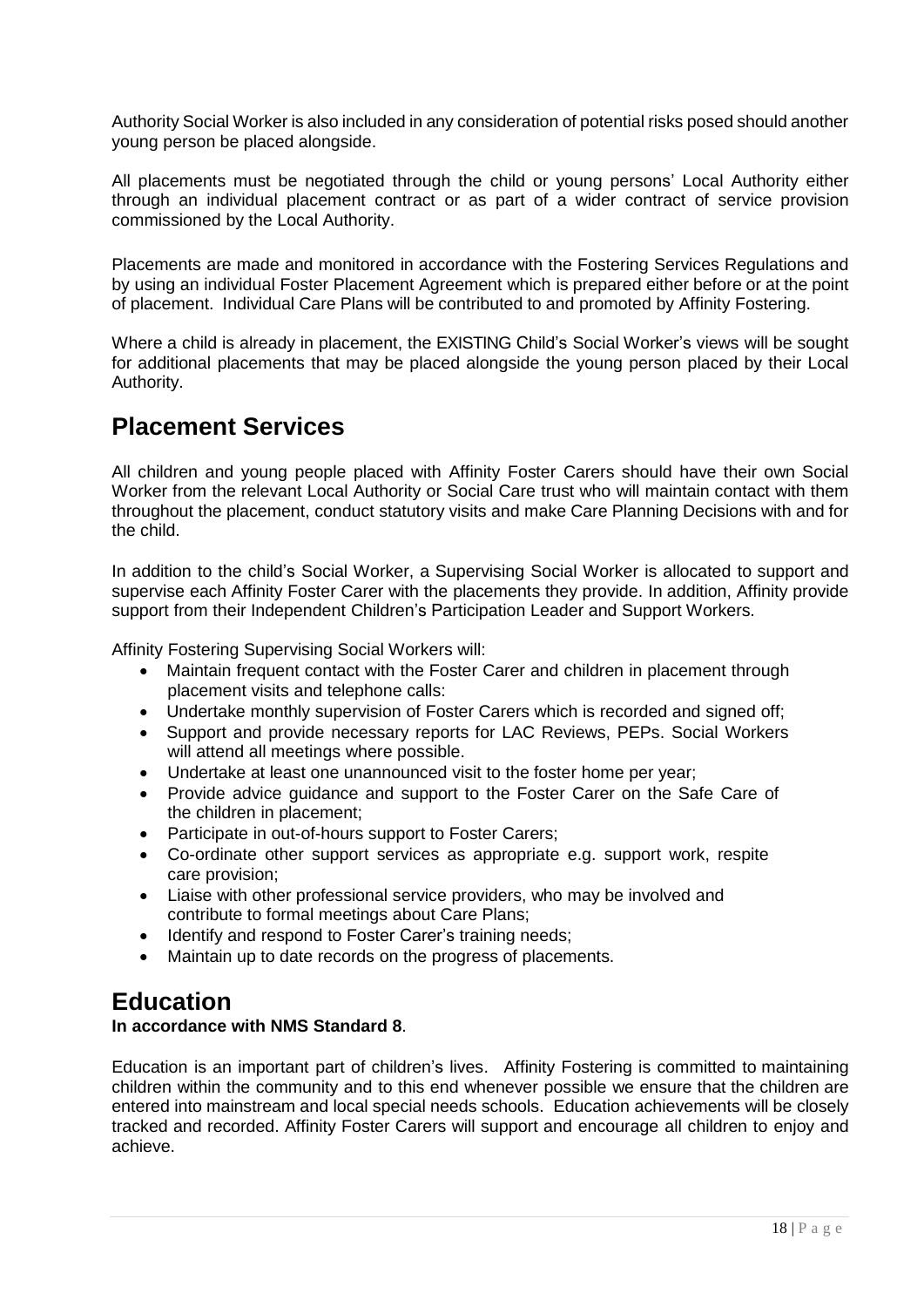Affinity Fostering have access to an Independent Educational Consultant to advise and support on educational complexities.

Where appropriate Affinity Fostering will liaise with Virtual Schools in order to secure appropriate school resources for our looked after young people.

Affinity Fostering have a nominated Education Champion who will be the liaison point for all relevant School Head Teachers / Looked After Children's Allocated Workers to ensure regular communications are maintained between agency and educational professionals.

## **Respite**

Affinity Fostering provides 2 weeks paid respite to Foster Carers with placements. This entitlement will be calculated by Affinity Fostering Finance Manager at the end of each year. Foster Carers are encouraged to use all or part of their respite entitlement to provide a family holiday for them and their looked after child/ren. If this is not possible it is hoped that they can identify possible respite Carers within their own family network to enable the child to have continuity of care by people known to them. Affinity Fostering consider Foster Carer's support networks within the Form F Assessment.

Where ongoing support is necessary from the regular Carer's network, a back up support assessment is completed and shared with the independent Foster Panel.

Affinity Fostering also provide an Activity Holiday for young people that are able to manage their behaviour and this takes place during the summer holidays which also provides respite to their Carers. This is in addition to regular activity days out which are normally organised.

# **Children and Young People's Rights**

Affinity Fostering believes that all Children and Young People placed with our Foster Carers have a right to:

- Protection from bullying, ridicule and emotional abuse in all areas of their lives
- Protection from all forms of violence, including physical abuse and corporal punishment, in all areas of their lives
- Protection from all forms of sexual exploitation, including prostitution and sexual abuse, in all areas of their lives
- A caring and warm environment that acknowledges their right to privacy and confidentiality within reasonable limits
- An environment that positively acknowledges their ethnicity, culture, religion, sexuality and any disability
- The opportunity to develop their own sense of identity and family history, including encouragement in valuing their own language, food, clothing and social presentation
- Consultation about their wishes and feelings regarding their placement and care plan, including information about their rights and access to the agency's and independent complaints procedures
- An environment that actively encourages appropriate Social Behaviour by providing appropriate role models to encourage good citizenship
- An environment that is educationally stimulating, encourages reading books and using a computer together with support when making all educational and career choices
- An environment that actively meets their health and safety needs including the right of consent to, or refuse, medical examinations (dependent on age and understanding) and access and encouragement to a healthy diet and physical exercise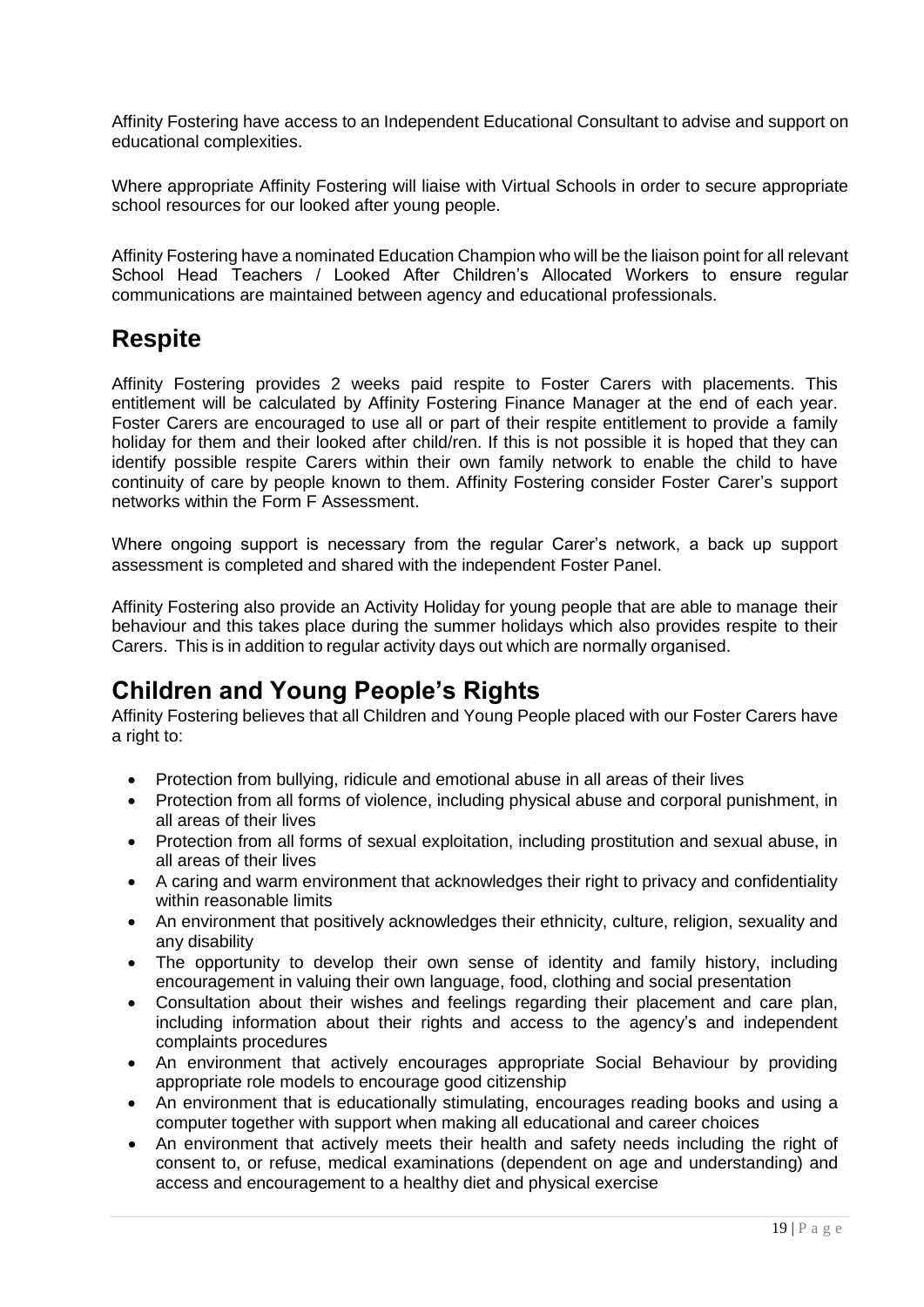- Accurate and appropriate information, advice and counselling regarding, drugs, alcohol, smoking, relationships and sex education
- An Independent Visitor if they do not have regular contact with their family.

# **Looked After Children**

Affinity Fostering will work in Partnership with Local Authorities across London and the South East/Midlands including Lincolnshire/Nottinghamshire/Derbyshire/Hull to provide fostering placements for children and young people.

All children/young people placed with Affinity Foster Carers receive a welcome letter and are informed of the Complaints Procedure on commencement of placement. These can be translated into languages to accommodate the cultural needs of the Looked After Child.

Additionally, Foster Carers have within their home two age appropriate Welcome letters and childrens guides for young people who are looked after. These provide information about resources and information specific to a young person that is looked after, and services and social opportunities that are available to them locally.

During the Placement Agreement Meeting the Fostering Social Worker will ensure that the Children and Young People placed are given and understand our children's guidelines. This contains further information about what to do if they are not feeling happy and also includes information about bullying and a 'Have Your Say' feedback form, which can be completed and returned to their Fostering Social Worker with regards to the quality of care they are receiving.

'Have your say' forms are available within the process of completing our Foster Carers Annual Review and will be monitored by our Team to ensure we are providing the best service possible. Along with the standard issues covered in the Placement Agreement- Affinity Fostering's Social Worker will ensure that Children are aware of their rights whilst placed with our Foster Carers with all the information that they will need with regard to pocket money, clothing allowance, savings travel and lunch money Birthday and Festival allowances.

Affinity Fostering's SUPERVISING Social Worker will ensure that they meet and get to know young people that are placed with their Carers to ensure that their views are heard and recorded. These recordings will be carefully monitored as used to improve quality in Affinity Fostering providing the best service possible.

### **Safeguarding Children** I**n accordance with NMS 2011 Standard 4.**

Affinity Fostering has a clear policy that is in line with Fostering Services National Minimum Standards and Regulations 2011, Standard 4, Safeguarding children and as outlined in the Children Act (1989). Any child protection/safeguarding issue or allegation against Foster Carers or any employee will be reported immediately to both the Placing Authority and area Local Authority. In all cases the needs of the children are a priority and our staff would work in line with the host Safeguarding Team and OFSTED where necessary.

The Registered Manager is the designated Safeguarding Officer and will liaise with both the LADO and OFSTED where there are concerns around safeguarding.

The Registered Manager updates their 'Designated Officers Safeguarding Training' bi-annually.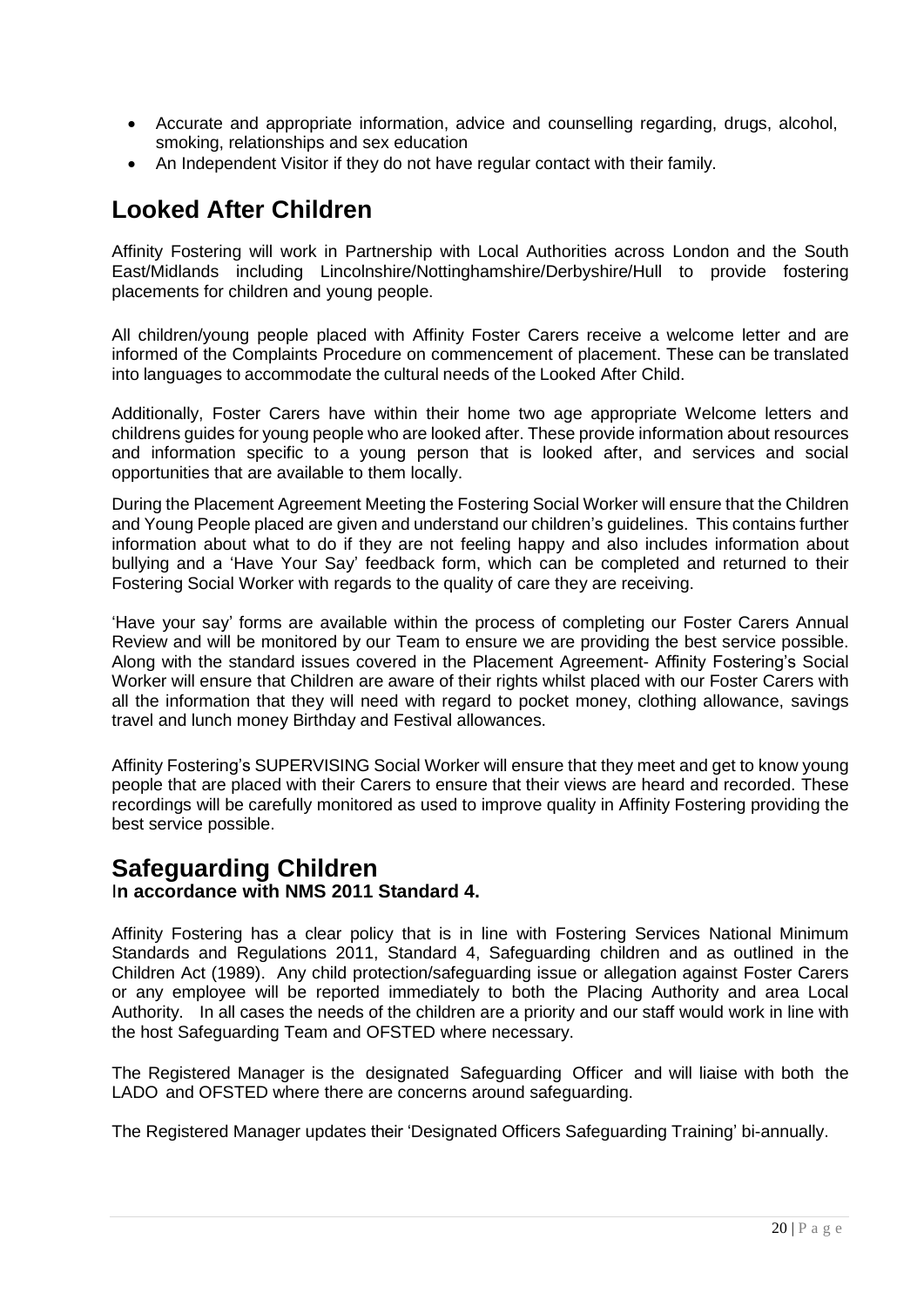# **Participation**

Affinity Fostering have one Senior Children's Participation Support Worker and two Participation & Support Workers whose main aims and responsibilities are not only to provide support to Foster Carers but also to engage and encourage all young people placed to have their views heard and to assist Affinity Fostering in reviewing and developing their policies and procedures to ensure that best outcomes for Affinity's young people are achieved.

Parent & Child Placements attend their own support group these are facilitated by the Participation/Support Workers and relevant topics are discussed and assimilated.

The feedback from this particular group has been extremely positive and has allowed the parent less isolated and more included. Minutes are retained and shared with group.

#### **VOICES**

Affinity's Voices Group is a young person's group comprised of young people currently in the care of Affinity Fostering Services. This group, facilitated by Affinity's Participation and Support workers, meet regularly to discuss, assist and advise Affinity on pertinent issues and ongoing working practices, enhancing the service Affinity provides to their young people, and empowering them in their lives with Affinity and beyond. An example of this is our Voice's recent campaign around Child In Care reviews in school, which received support from Nadhim Zahawi MP and both NAIRO and NIROMP. This culminated in an online and dissemination campaign with NIROMP, and Voices members attending and delivering to NAIRO's annual conference and NIRMOP's nationally represented meetings. Crucially, this has brought about national awareness to IRO influencers to change their ongoing practice.

The Voices group provide suggestions and feedback to experiences and proposed organised events. This includes Affinity's annual holiday for our young people, which last year was spent at Alton Towers.

In the second half of 2019, Affinity have begun a new value-adding project called the Independent Living Project. This one-on-one project with young people over the age of 15, over a 12 week period, covers core areas such as nutrition, budgeting and health, and includes individual tasks the young people complete with the support of Affinity's Participation and Support workers, to enhance their skills and empower them with knowledge and confidence in preparation for leaving care and going on to independent living.

## **Complaints Procedures**

Affinity Fostering's Complaints Procedure has been developed to always respond speedily & equitably with any Complaint made by Children/ Young People, Parents, Foster Carers or Social Workers.

Affinity Fostering has a comprehensive complaints procedure and have access to an Independent Complaints Officer if the need arises.

The Complaints procedure is included:

- Within the age appropriate Welcome Packs for children and young people;
- Induction Pack for Foster Carers and in addition within the Foster Carer Handbook
- Employee induction pack upon commencement of employment;

and

• Employee Handbook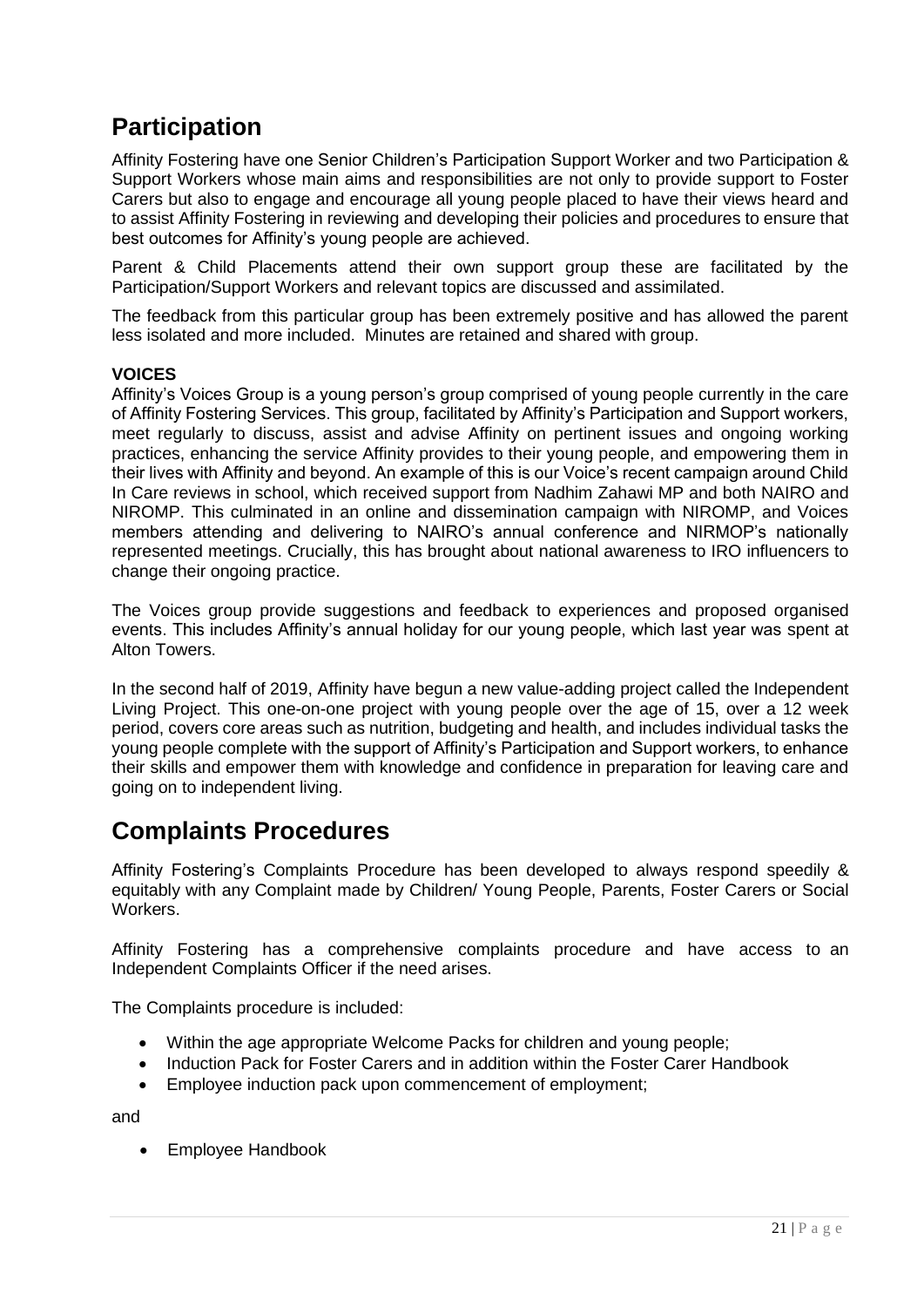# **Complaints and Allegations Against Staff and Foster Carers**

### **Background**

To ensure that Foster Carers are managed in an appropriate and proper manner, The Placement (of Children) Regulations and Vol. 3 of the Children Act Guidance requires that a complaint procedure to respond to complaints from Foster Carers in a manner that can be demonstrated to be open and fair is in place.

Affinity Fostering aims to deal with complaints quickly and effectively. Complaints can be made by, or on behalf of children and young people, by Foster Carers and by Affinity Fostering staff and also other Professional bodies and individuals. Complaints may range from minor concerns which require informal discussion, through to serious concerns requiring formal consideration in relations to standards of care and/or child protection matters. The outcome of complaints can range from discussion and advice, through to clear directions of essential actions to deregistration and possible prosecution.

Certain complaints indicate that a company, rather than an individual response is critical. The purpose of the Complaints Policy and Procedure is to clarify the process that must be followed when a complaint is made. The following documents should also be referred to:

- Allegations against Foster Carers and Staff Policy
- Child Protection Policy and Procedure
- Staff Disciplinary and Grievance Policies and Procedures
- Whistle Blowing Policy
- Customer Care Policy
- Children's Guide

## **Complaints and Representations**

Affinity Fostering have established written procedure for considering complaints. A written record is made of any complaint or representation, the action taken in response to it and the outcome of the investigation. In addition to this The Registered Manager shall on request supply to Ofsted a statement containing a summary of any complaints made during the preceding twelve months and the action taken in response.

Notifications will be made to Ofsted by the Registered Manager who is kept fully informed so that they keep Ofsted fully aware of any investigation and its outcome.

There is a register to track all Ofsted Notifications to ensure that all are concluded as appropriate.

### **Complaints by Foster Carers**

The Foster Carer's Handbook which provided during the induction process gives clear guidelines on making complaints. Foster Carer's training covers making complaints. Specific training is also delivered on safe caring, managing complaints and allegations. Affinity Fostering offers 24 hour support service so complaints and allegations can be reported and dealt with 24/7, 365 days per year.

Affinity Fostering recommends that any complaint made by a Foster Carer could first be discussed with their Supervising Social Worker. This may resolve the complaint, if not a meeting will be arranged between the Foster Carer and the Practice Manager to resolve any concerns.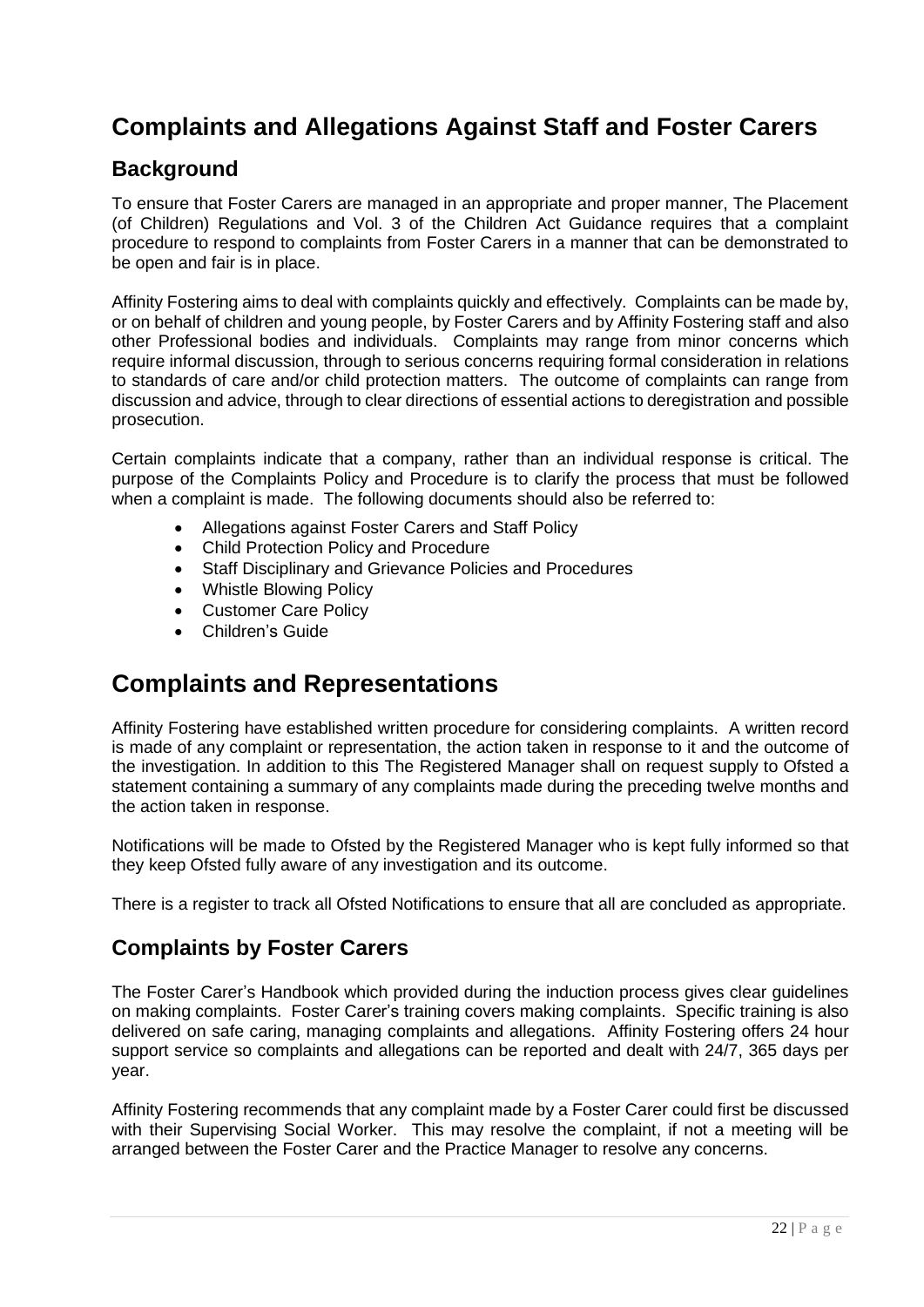There are two stages within the Procedure to be followed should any issues or concerns raised by the Foster Carer with alleviated through discussion with their Supervising Social Worker.

Part of this discussion may cover whether it would be more appropriate for the complaint to be directed to the local authority with responsibility for the child's placement under the local authority's complaints procedure.

#### **Informal Resolution – First Stage:**

Following receipt of a written complaint the matter will be investigated by the Complaints Officer. The Foster Carer's letter will be acknowledged within seven days. The investigation into the complaint will be completed within 28 days. The person carrying out the investigation will meet with the Foster Carer who can have a representative present at this meeting.

A letter of resolution or outcome will be issued in response to informal complaints by the Foster Carers by the Practice Manager, including details of how the matter was investigated, by whom and with the relevant facts to support the outcome.

This stage of informal resolution will be completed **within 6-weeks** from the official complaint.

#### **Formal Resolution - Second Stage: (if cannot be resolved informally in the first instance)**

Affinity Fostering is committed to resolving conflicts and concerns at an early stage – **Stage One** - wherever possible, but in the interests of transparency and a commitment to individual interests/rights, individuals are able to complain at **[Stage Two](http://www.proceduresonline.com/ccb/chapters/p_complaints_procedure.html#stage_two)** in the first instance if they so wish. Affinity Fostering will ensure that complainants are kept informed regarding the progress of their complaint. In the event that any complainant is not satisfied at any stage, they may and should avail themselves of the right to make a complaint to the Regulatory Authority.

### **Representation in Respect of Terminations**

Termination of approval is usually considered in line with the Foster Carer's Annual Review following complaints or serious standards of care issue. If the Independent Fostering Panel recommends de-registration of the Foster Carer and Affinity Fostering supports this recommendation, this is confirmed in writing with the reasons allowing a 28 day period for the Foster Carer to make representations. Foster Carers will be made aware of their right to lodge an appeal with the Independent Review Mechanism.

### **Complaints Made by Children, Parents or Local Authority Social Workers**

It is important that children and young people who are being looked after by Affinity Fostering are satisfied with the service they receive.

Apart from what may be considered good practice, the Children Act 1989 provides in legislation for children to have this right.

Upon the commencement of their placement, children and young people are provided with an Affinity Children's Guide which sets out the process of how to complain.

In order that Affinity Fostering can investigate the complaint fully, the complaint has to be about services provided by Affinity Fostering Services to children and their families. It can be made by either:

- Children and young people looked after by Affinity Fostering.
- Or it can be made on behalf of the child or young person by:-
- A parent;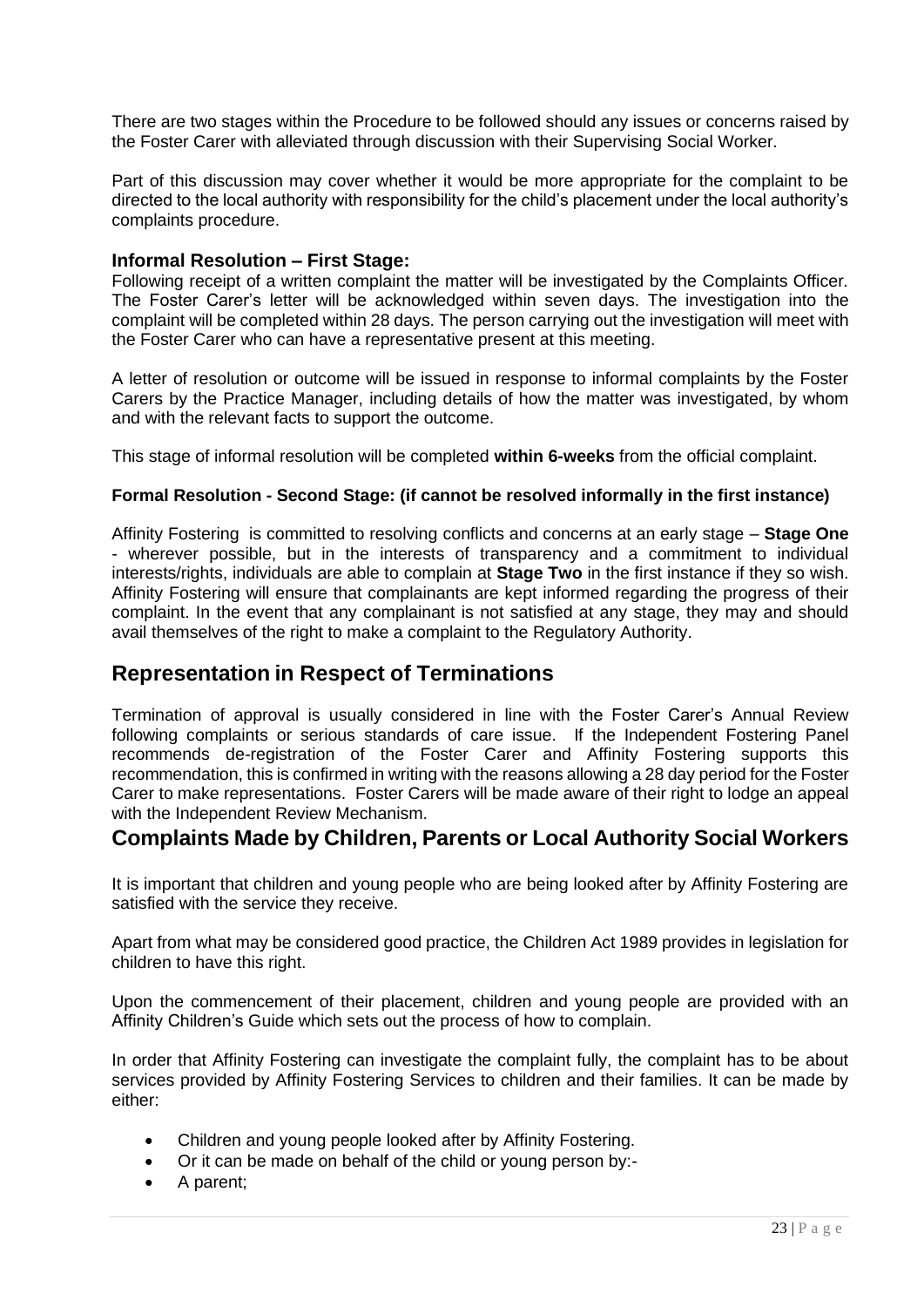• Any person who is not a parent of his/hers but who has parental responsibility

An independent organisation called Voice are very experienced in working with young people and any difficulties they are currently experiencing:

#### **VOICE**

320 City Road London EC1 2NZ Free phone 0808 800 5792 email: [info@voiceyp.org](mailto:info@voiceyp.org) Website: [www.voiceyp.org](http://www.voiceyp.org/)

The VOICE advocate for children and young people. Here is a piece from their website.

#### **OFSTED**

Children and young people and Foster Carers have a Statutory Right to an Independent Complaints Procedure through OFSTED.

Complaints Manager **NBU Piccadilly Gate** Store Street Manchester M1 2WD

**Tel: 0300 12 231**

### **Complaints Raised by Affinity Fostering Employees**

It is essential that grievances from employees are treated fairly and consistently.

The grievance procedure is a legal requirement and both parties, Affinity Fostering and the employee, are required to follow the procedures.

A grievance is defined as a complaint by an employee about an action which their employer has taken or is contemplating taking in relation to them, and this can include actions of other employees. It does not apply to dismissals and normally does not apply to complaints about other disciplinary action, as an employee must use the appeals procedure in these circumstances.

It is important that employees feel comfortable to communicate openly within the company. Therefore, if any individual has a grievance Affinity Fostering will make every effort to address this to find an equitable solution via the grievance policy.

Employees should be encouraged to raise these issues informally in a confidential meeting prior to implementing the grievance policy. This may solve the problem quickly and protect good working relations. All information will remain confidential unless a criminal offence has occurred or there is a risk of personal danger.